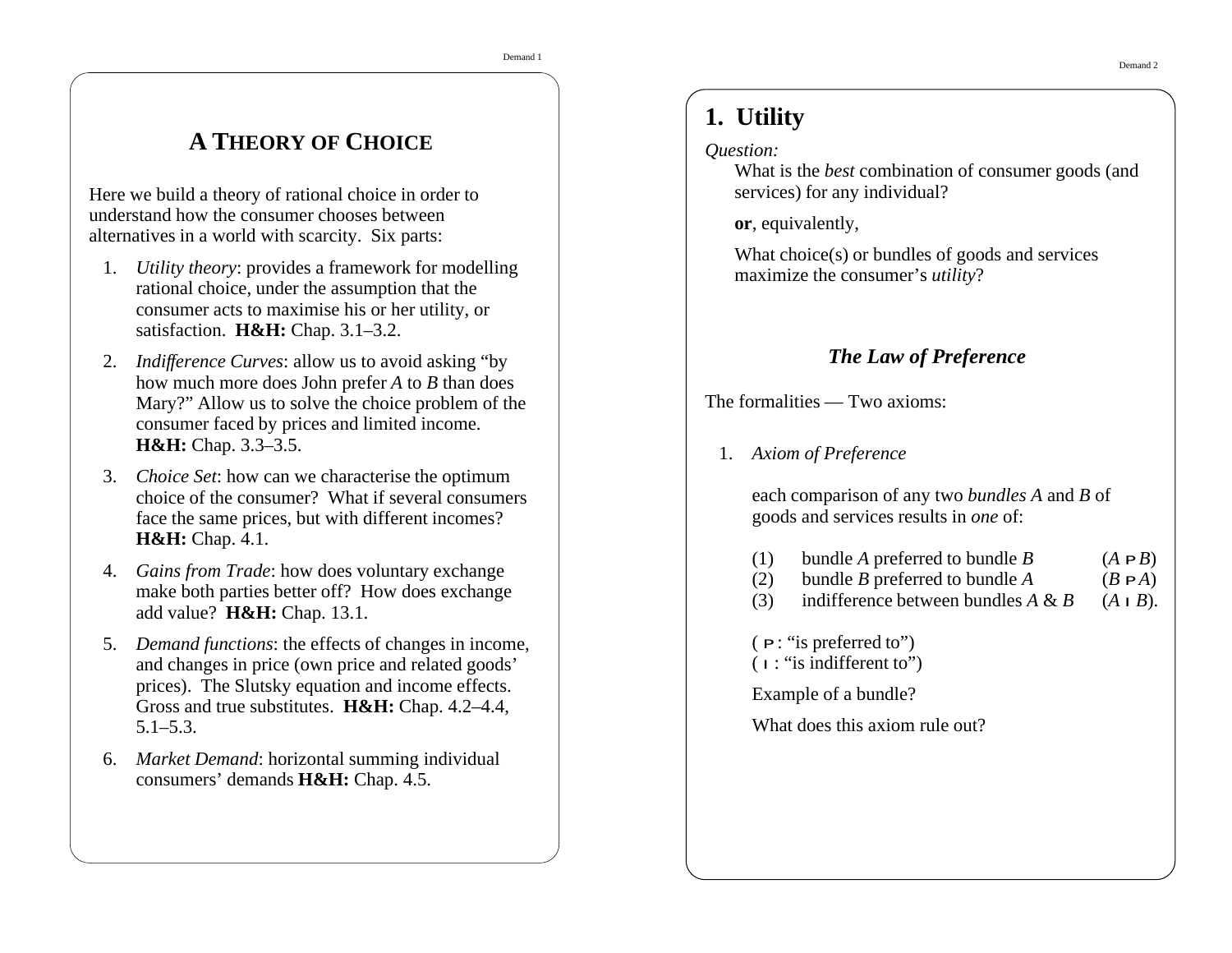Demand 4

| 2. Axiom of Transitivity                                                                                                                                                                       | A volunteer?                                                                          |                                                                    |
|------------------------------------------------------------------------------------------------------------------------------------------------------------------------------------------------|---------------------------------------------------------------------------------------|--------------------------------------------------------------------|
| if $A$ $PB$ and $B$ $PC$ then $A$ $PC$ .                                                                                                                                                       | $16 -$                                                                                |                                                                    |
| • Then axioms $1 \& 2$ result in<br>the Proposition of Rank Ordering of Preferences:<br>all possible bundles of goods can be<br>consistently ranked in order of<br>preference by the consumer. | $14 -$<br>increasing<br>satisfaction<br>$12 -$<br>10 <sup>1</sup><br>beers 8<br>$6 -$ |                                                                    |
| A $good$ : is a commodity more of which<br>is preferred to less.                                                                                                                               | $\overline{4}$ .                                                                      |                                                                    |
| (A "bad" is the opposite.) ["bad" is slang]                                                                                                                                                    | $\overline{2}$                                                                        |                                                                    |
| We assume <i>non-satiation</i> in general, that is,<br>consumers are always happy for more.                                                                                                    | $\boldsymbol{0}$<br>$\overline{2}$<br>$\Omega$<br>4                                   | $12 \t14 \t16 \t18$<br>10 <sup>°</sup><br>$\ddot{6}$<br>8<br>tacos |
| We say that the individual consumer chooses the most<br>preferred bundle, and this is as though he was                                                                                         | $A$ :                                                                                 | E:<br>20 tacos<br>0 beer                                           |
| maximizing<br>his "utility" over the choice of bundles, subject to                                                                                                                             | $B$ :                                                                                 | F:<br>tacos<br>5 beers                                             |
| any constraints on his choice.                                                                                                                                                                 | C:                                                                                    | G:<br>tacos<br>1 beer                                              |
| such as his budget<br>availability                                                                                                                                                             | $D$ :                                                                                 | H <sub>2</sub>                                                     |
| etc.                                                                                                                                                                                           | A good:                                                                               | something of which more is preferred, or better.                   |
|                                                                                                                                                                                                | A "bad":                                                                              | something of which less is preferred, or worse.                    |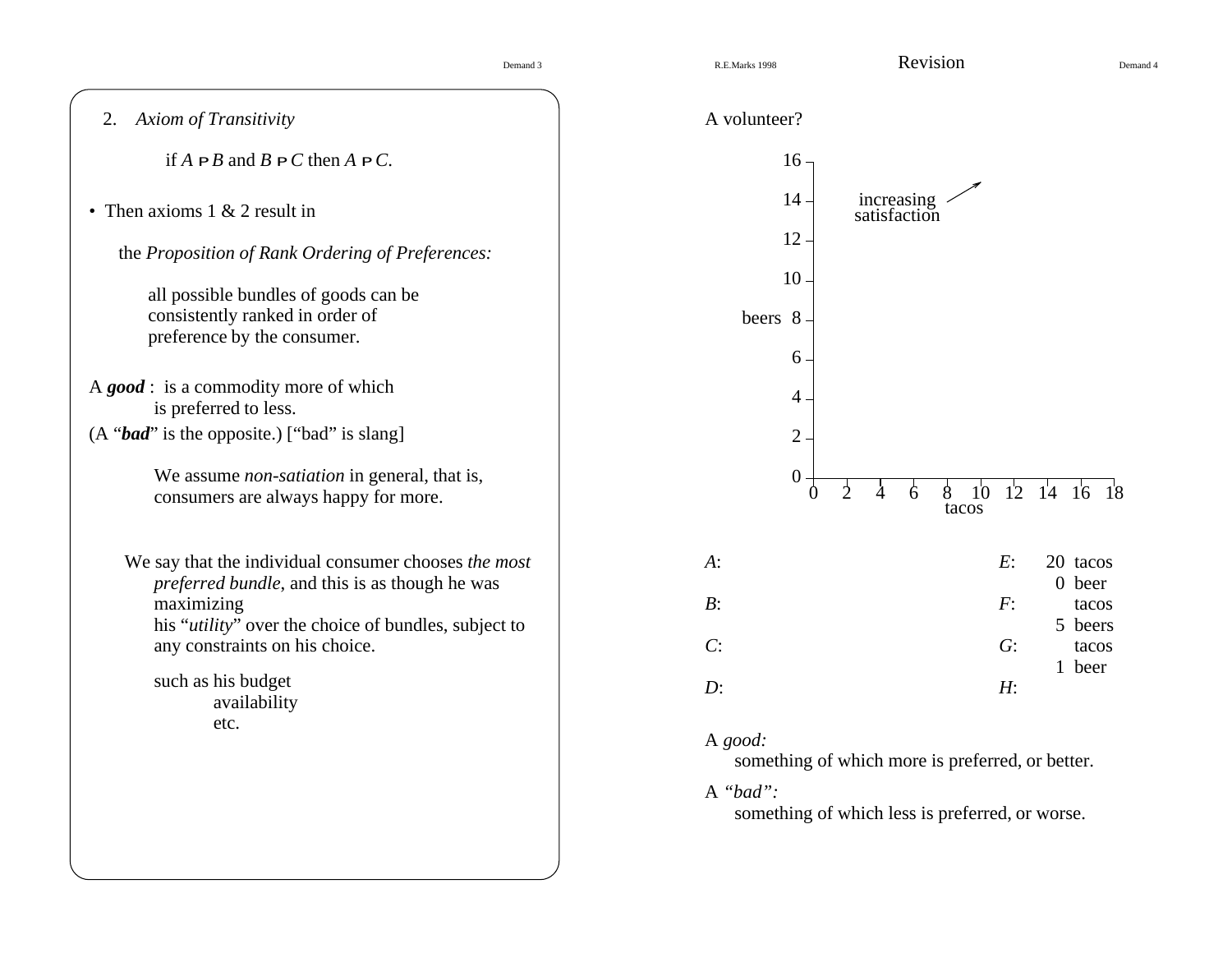R.E.Marks 1998 Revision Demand 5

R.E.Marks 1998

8 Bernard 6 Bernard 6 Bernard 6 Bernard 6 Bernard 6 Bernard 6 Bernard 6 Bernard 6 Bernard 6 Bernard 6 Bernard 6

# **1.1 Utility Functions**

The *utility* of <sup>a</sup> consumer is <sup>a</sup> function of the bundle of goods and services chosen (all the goods  $&$  services he (she) chooses). The utility of bundle **x** is written  $U(\mathbf{x})$ , where  $\mathbf{x} = (x_1, x_2, x_3, x_4, \dots)$ . e.g.  $U = U$  (beer, tacos)

The utility of bundle **<sup>x</sup>** is greater than the utility of bundle **y** if and only if  $(=$  iff) bundle **x** is preferred to bundle **y**.

> *U* (**x**) > *U* (**y**) <sup>⇔</sup> **<sup>x</sup>** *P* **y** *U* (**x**) <sup>≥</sup> *U* (**y**) <sup>⇔</sup> **<sup>x</sup>** *R* **y**

(The individual prefers **<sup>x</sup>** to **y** or is indifferent: **<sup>x</sup>** *R* **y**.)

*So* now we can work with the numbers associated with the utilities of differentbundles. But this implies *cardinal* choice, *(by how much*?) whereas **x** *P* **y** (**<sup>x</sup>** is preferred to **y**) is *ordinal* choice: (bundles can be ranked without asking

*by how much?*)

| Ordinal choice:  | a ranked ordering of preferences.                                                                                                                                                                                                                                                                                                                                                                                                                          |  |  |  |
|------------------|------------------------------------------------------------------------------------------------------------------------------------------------------------------------------------------------------------------------------------------------------------------------------------------------------------------------------------------------------------------------------------------------------------------------------------------------------------|--|--|--|
| Cardinal choice: | a measure of <i>how much</i> one bundle<br>is preferred to another.                                                                                                                                                                                                                                                                                                                                                                                        |  |  |  |
| Example:         | $\begin{array}{ l l }\n\end{array} \begin{array}{ l l }\n\end{array} \begin{array}{ l l }\n\end{array} \begin{array}{ l l }\n\end{array} \begin{array}{ l l }\n\end{array} \begin{array}{ l l }\n\end{array} \begin{array}{ l l }\n\end{array} \begin{array}{ l l }\n\end{array} \begin{array}{ l l }\n\end{array} \begin{array}{ l l }\n\end{array} \begin{array}{ l l }\n\end{array} \begin{array}{ l l }\n\end{array} \begin{array}{ l l }\n\end{array$ |  |  |  |
|                  | $\begin{bmatrix} \text{It was 10 °C hotter} \ 18 \text{ °F} \end{bmatrix}$ cardinal                                                                                                                                                                                                                                                                                                                                                                        |  |  |  |

**Utility functions**  $\Rightarrow$  **cardinal choice**, **which may be more than we need to model consumers' behaviour.**

*Utility of One Good:* e.g. *U* (beer)

*Non-satiation* implies that:

we always want more, or that more is preferred to less

 $\Leftrightarrow$  increasing utility

 $\Leftrightarrow$  positive marginal utility of good

$$
\frac{\Delta U}{\Delta \text{beer}} > 0 \text{ or}
$$

$$
\frac{dU}{d\text{beer}} > 0
$$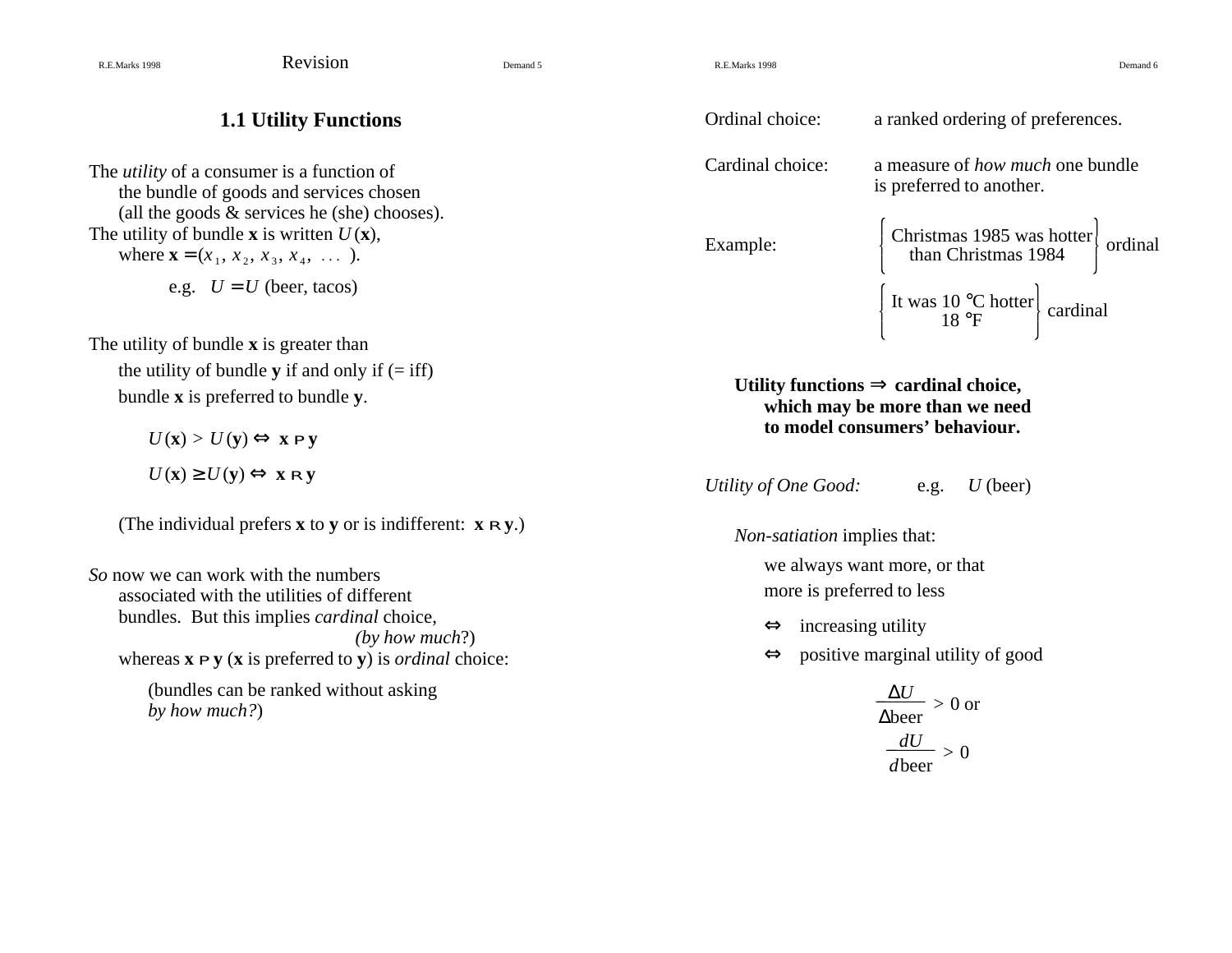The *marginal utility* of goo<sup>d</sup> *j* is written *MUj*, where

$$
MU_j \equiv \frac{\partial U(\mathbf{x})}{\partial x_j} = \frac{\partial U(x_1 \cdots x_j \cdots x_n)}{\partial x_j}
$$
  
=  $\lim_{\Delta x_j \to 0} \frac{\Delta U}{\Delta x_j}$  | all else equal, (ceteris paribus)

= the utility associated with an additional (marginal)

unit of *xj*





*Ceteris paribus:* holding constant:

- the number of tacos, and
- everything else.



C.  $MU_1 < 0$  : "bad", negative slope

$$
U(x^{\nu}) > U(x^{\nu i}) \Leftrightarrow x^{\nu} P x^{\nu i}
$$

i.e. less is preferred to more i.e.,  $x^v$  is preferred to  $x^{vi}$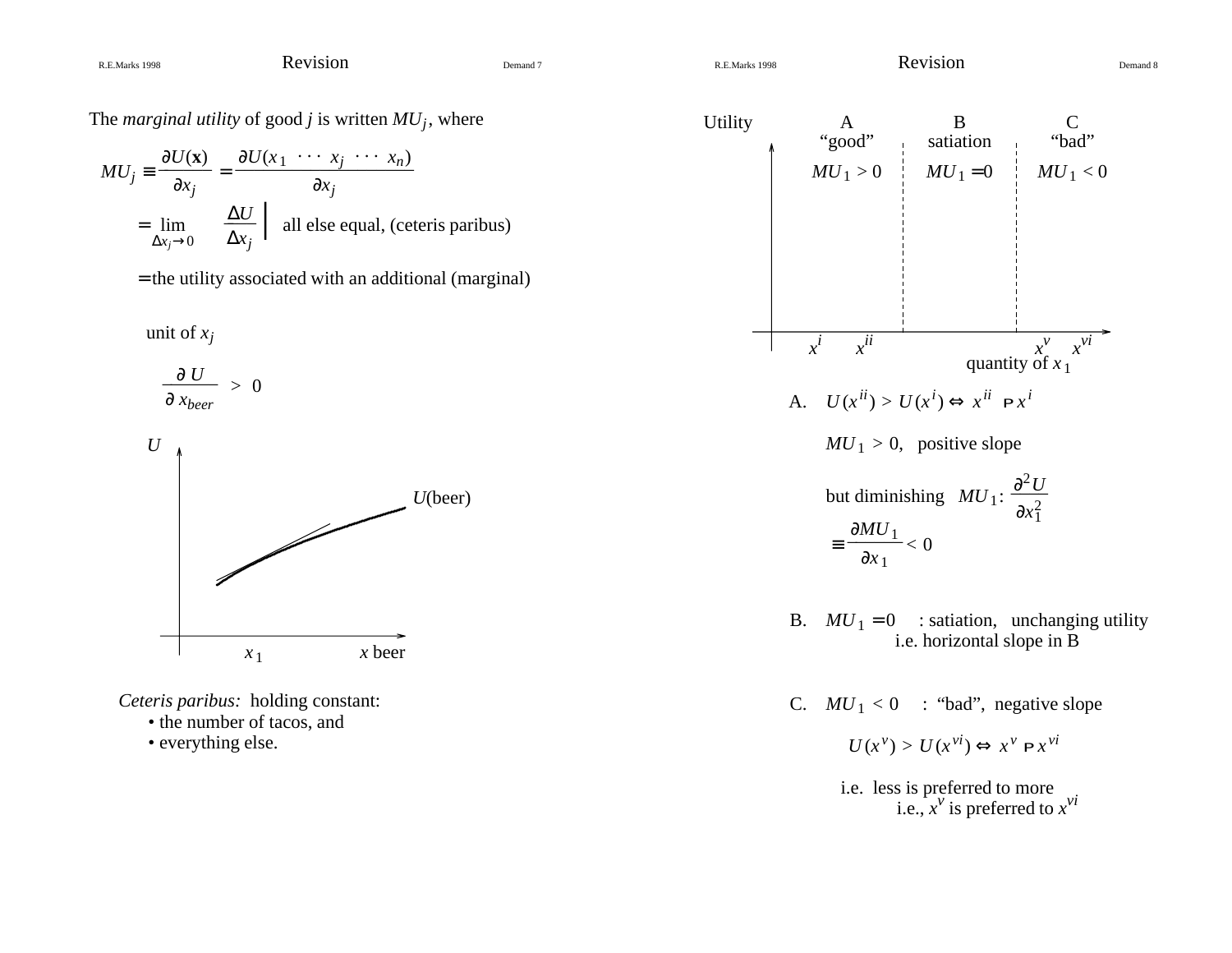*Marginal utility*  $(MU_1)$  is the slope of the utility function *U* as the amount of good 1 increases, cet. par.

Marginal utility is the slope of the total utility *U* curve.

Consider Joe in the desert, craving for an Internet connection, oops, no, craving for <sup>a</sup> nice cold refreshing drink.

He crests <sup>a</sup> sandhill, and what should he see before him but <sup>a</sup> couple of kids selling home-made lemonade, which Joe just happens to looove.

He takes <sup>a</sup> glass, and drains it. Hmmm, that was goood.

He takes <sup>a</sup> second glass, and drinks it; and <sup>a</sup> third, and <sup>a</sup> fourth. He's really thirsty and can still drink <sup>a</sup> fifth, <sup>a</sup> sixth, and <sup>a</sup> seventh.

But by his eighth glass, although he's still enjoying the sweet, cold liquid in the hot, dusty desert, he can't honestly say that the next drink is as delightfully thirstquenching and satisfying as the first or the second.

If you understand Joe's reaction to the ninth glass of home-made lemonade, then you understand the phenomenon we call *diminishing marginal utility*.

Empirically, we observe *diminishing marginal utility*:

$$
\frac{\partial MU_j}{\partial x_j} \equiv \frac{\partial^2 U}{\partial x_j^2} < 0,
$$

which accords with intuition.

That is, additional units provide ever less utility. (If we drew the *MU* curve, it would have negative slope.)

#### **But in general:**

• non-satiation: 
$$
MU_i \equiv \frac{\partial U}{\partial x_i} \neq 0
$$

for <sup>a</sup> good *i*: *MUi* <sup>&</sup>gt; 0 for <sup>a</sup> "bad" *j*: *MUj* <sup>&</sup>lt; <sup>0</sup>

• diminishing marginal utility of <sup>a</sup> good:

 $\sim$   $\sim$   $\sim$ 

 $MU<sub>i</sub> > 0$ 

but falling:

 $\partial x_i^2$  $\partial^2$  $< 0$  (diminishing marginal utility)

• for a good,  $U > 0$ 

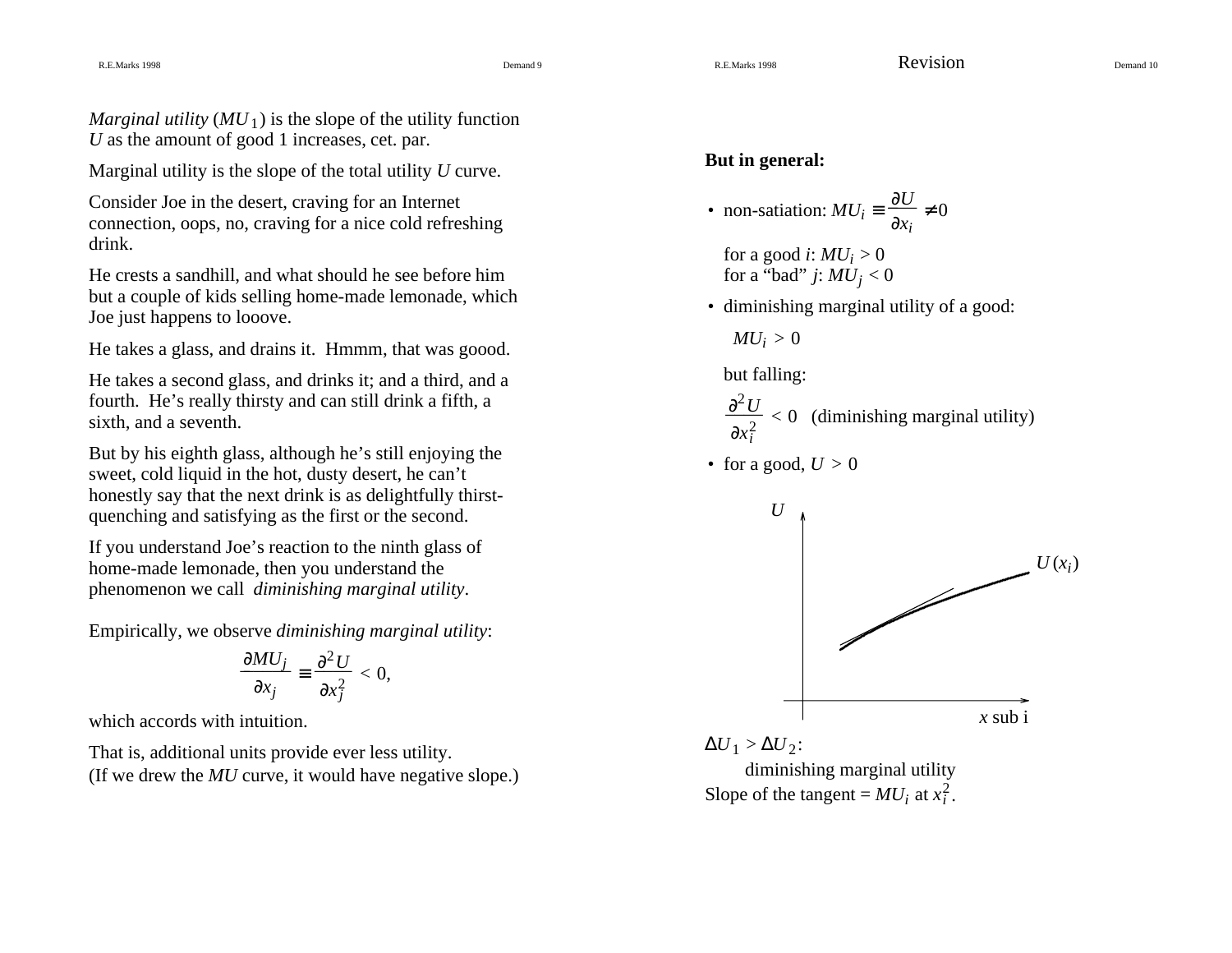# **2. Indifference Curves**

*Indifference curves:* locuses of equal-utility (iso-utility) contours join bundles to which the individual is *indifferent*.

(Projection of equal utility contours onto the plane of the bundles.)



*B* is on a "higher" indifference curve than is  $A$  $(U_2 > U_1)$ 

| AIC              | ⇔ | $U(A) = U(C)$ |
|------------------|---|---------------|
| A I D            | ⇔ | $U(A) = U(D)$ |
| $\therefore CID$ | ⇔ | $U(C) = U(D)$ |

*A* and *C* are on the same indifference curve *A* and *D* are on the same indifference curve

 $\gg$  Include H&H Fig 3.3, 3.4 <<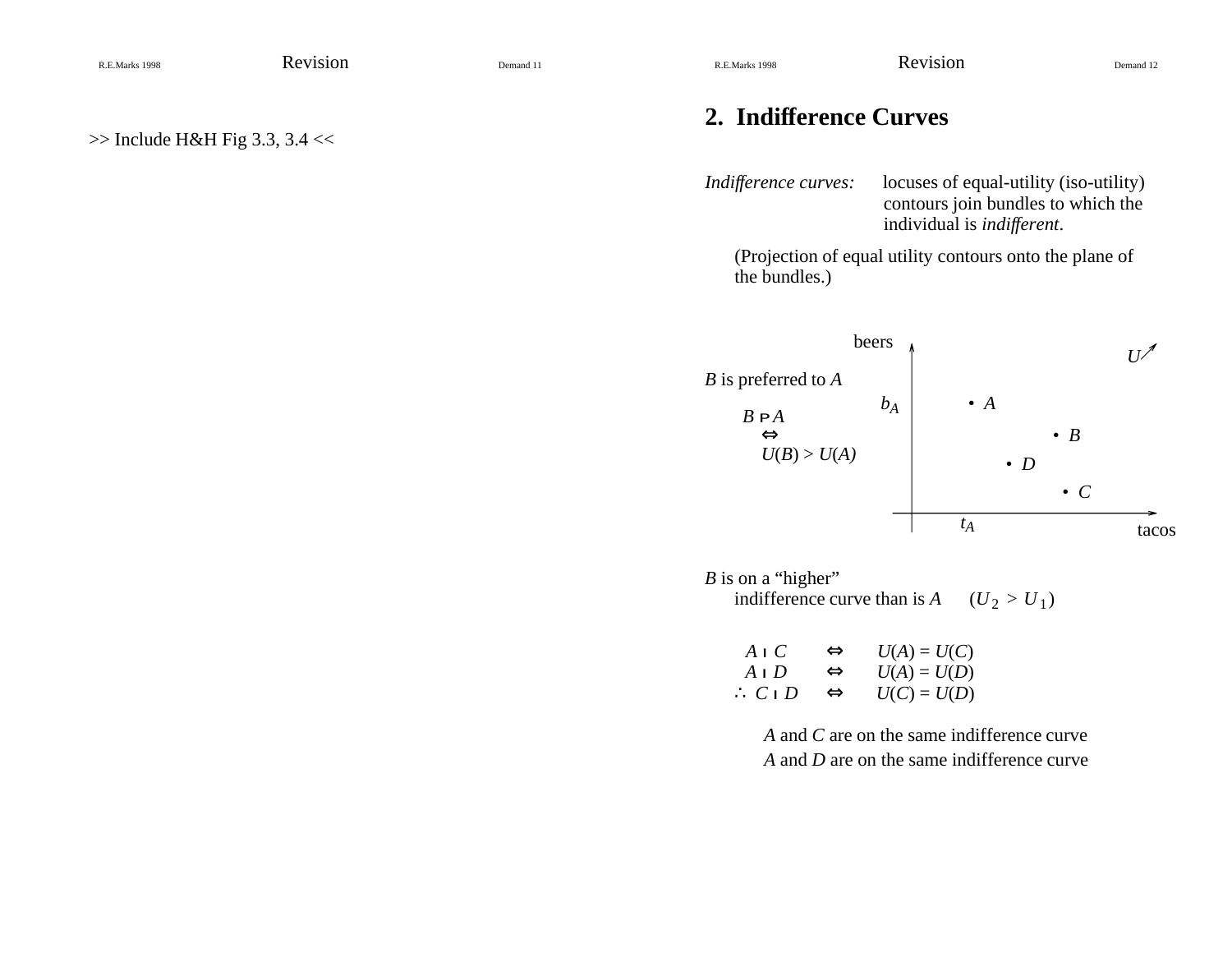- 1. Need an ordinal ranking only: indifference curves don't require cardinal ("*by how much*?"). Cardinal ⇒ ordinal, but ordinal  $\Rightarrow$  cardinal.
- 2. For two *goods* (increasing utility, remember), indifference curves are negatively sloped: An indifference curve is <sup>a</sup> set of points along which utility is constant (*<sup>a</sup>* and *b* are both *goods*).



Differentiate *U* (*<sup>a</sup>*,*b*) <sup>=</sup> constant *totally*:

$$
dU = \frac{\partial U}{\partial a} da + \frac{\partial U}{\partial b} db
$$
  
=  $MU_a da + MU_b db$   
but  $dU = 0$  along indiff. curve  $U(a, b)$ 

$$
\therefore \frac{da}{db}\Big|_{U} = -\frac{\partial U/\partial b}{\partial U/\partial a} = -\frac{MU_b}{MU_a} < 0
$$

i.e. the slope of the indifference curve, when holding utility constant at *U* along the indifference curve; both are goods: the slope is negative if  $MU_b$  ,  $MU_a > 0$ .

 So long as both goods are *goods* (*MU* > 0) not "*bads*" (*MU* < 0), getting more of one but staying indifferent (equal utility) will require getting less of the other.

3. Indifference curves cannot intersect.

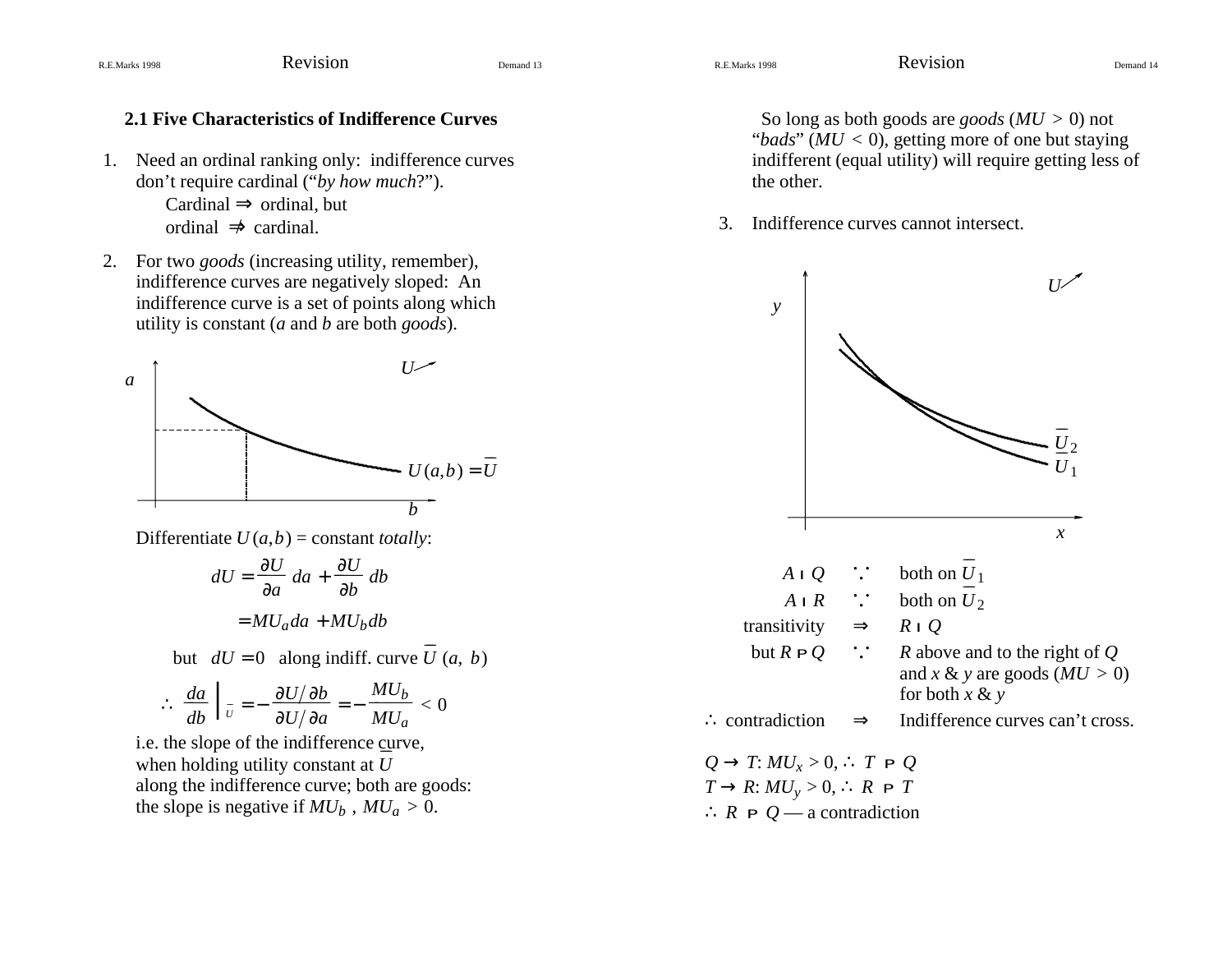

(A "carpet-bagger" steak is <sup>a</sup> steak stuffed with oysters.)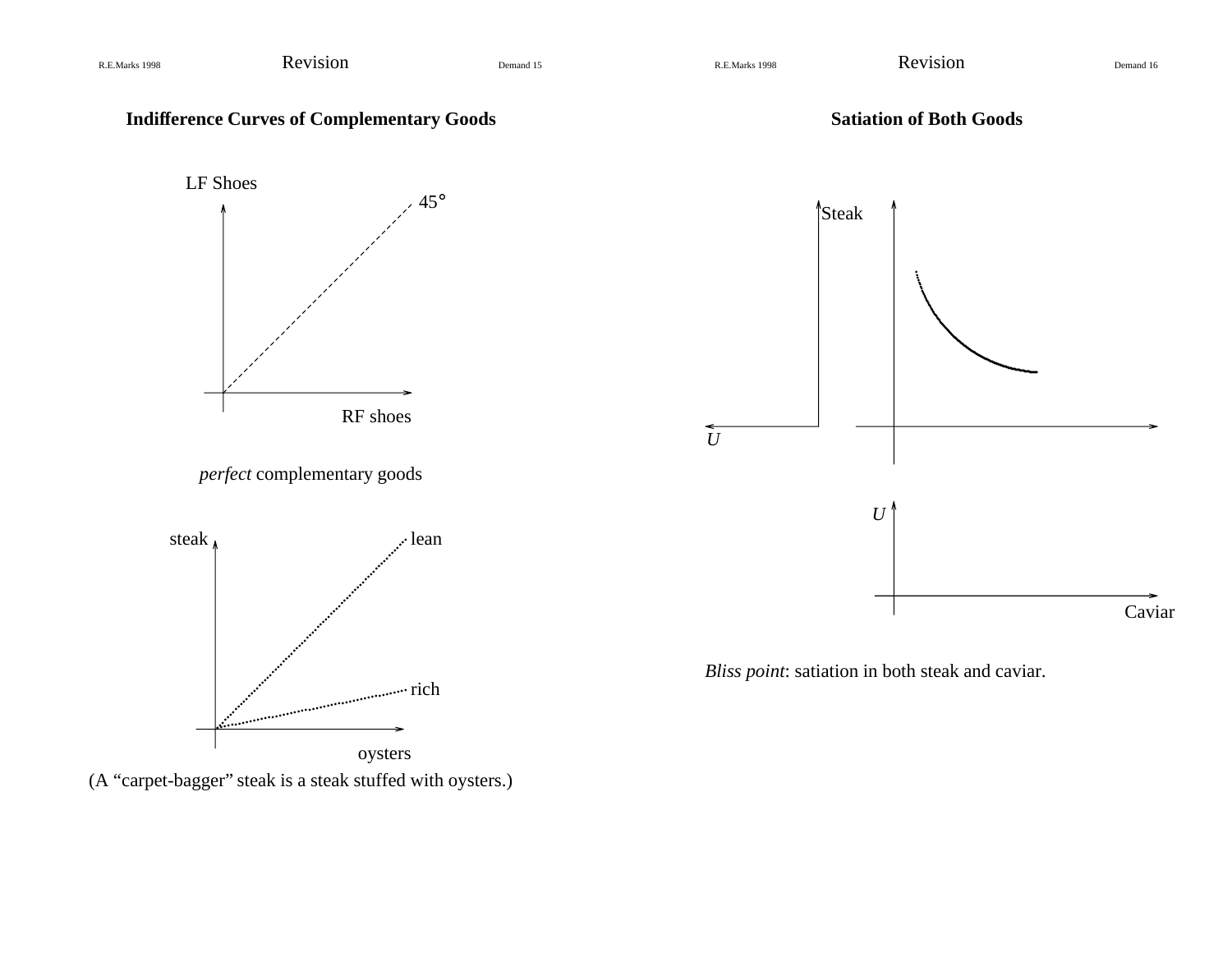#### **Marginal Rate of Substitution (MRS) in consumption**

 $S \equiv$  amount of *y* to give up per unit of *x* gained, at constant utility Define MRS

= ratio of 
$$
\frac{\Delta y \text{ given up}}{\Delta x \text{ gained}}
$$
  $\left| \frac{\partial y}{\partial x} \right| \ge 0$ 

- <sup>−</sup>slope of the indifference curve=
- > 0 for two *goods*.
- 4. Indifference curves "cover the space" (+ve orthant). From the Axiom of Comparison all bundles can be compared
	- ∴ each bundle lies on an Indifference curve.
- 5. Indifference curves are convex to the origin.



We assert this: it doesn't follow from axioms.

Convexity implies: *diversity in consumption*, which we observe, while concavity always means <sup>a</sup> corner solution: no diversity.

e.g. Bundle *A* (many beers, few tacos)  $\rightarrow$  give up several beers for one more taco Bundle *B* (few beers, many tacos)  $\rightarrow$  give up only few beers for one more

taco



But with two goods, and indifference curves *concave* to the origin, only one good will be chosen or bought, and this isn't observed (see later). (Not convex.)

#### \_\_\_\_\_\_\_\_\_\_\_\_\_\_\_\_ **2.2 Feasible Set** \_L\_\_\_\_\_\_\_\_\_\_\_\_\_\_\_ L LL

*Feasible Set* (FS): the set of all bundles *obtainable* (affordable) by the chooser, subject to constraints.

The most common constraint is the *budget constraint,* where the budget line is <sup>a</sup> function of price and income;

(although others exist: availability...).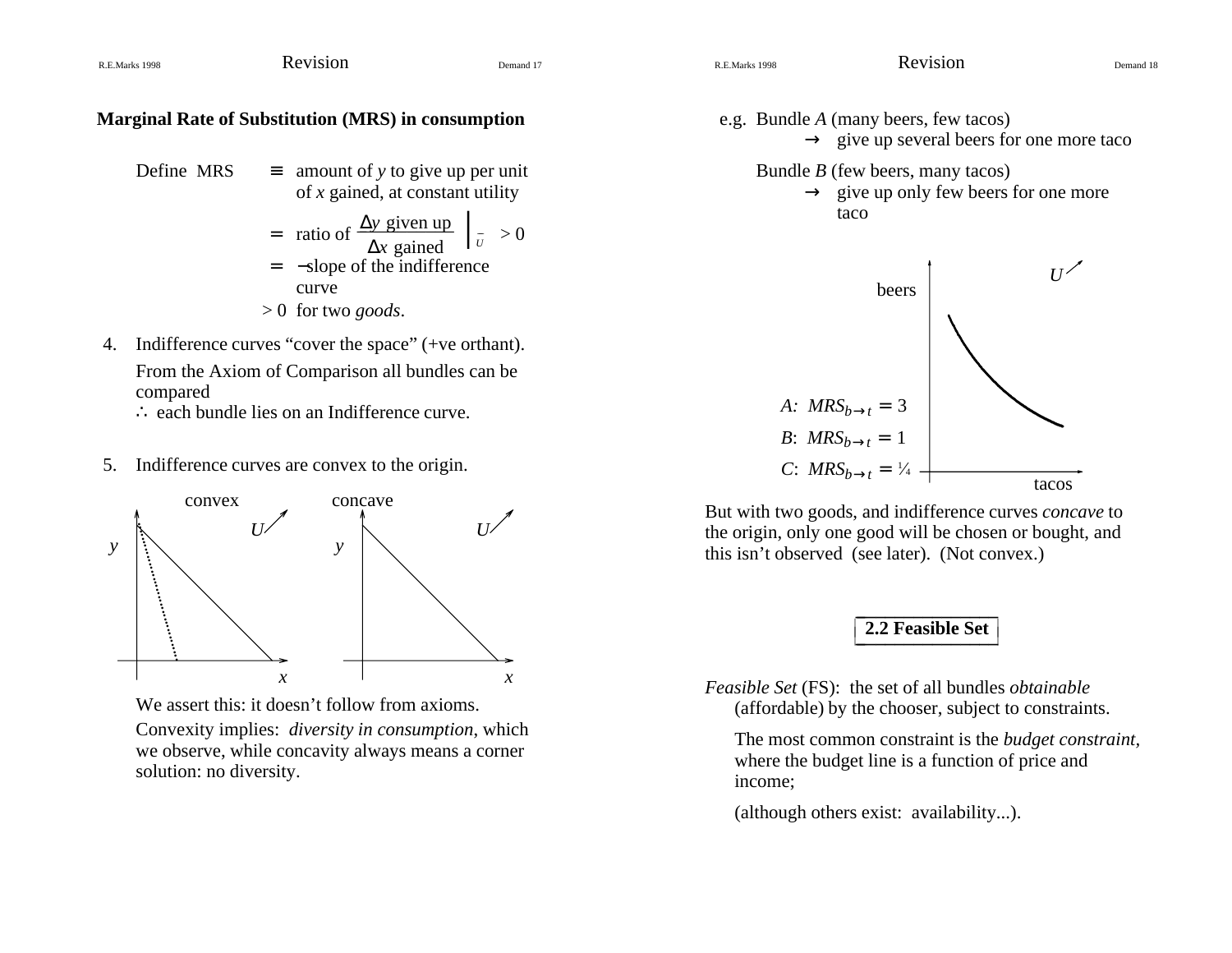tacos *t*

# ............................................................................................................*U*

| price of beers $P_h$                      | $=$ | \$1.50/beer                                    |
|-------------------------------------------|-----|------------------------------------------------|
| price of tacos $P_t$                      | $=$ | \$1.00/taco                                    |
| income (budget) $I$                       | $=$ | \$12.00                                        |
| (new) price of beer<br>new price of tacos | $=$ | \$1.50/beer unchanged<br>\$1.20/taco increased |

beers *b*

The equation of the Feasible Set is:

expenditure ≤ budget

i.e. 
$$
P_b b + P_t t \le I
$$
  
\n $\therefore$  the budget line is  $t = -\frac{P_b}{P_t} b + \frac{I}{P_t}$ 

slope of budget line

- Q: Does feasible set increase or decrease as the price of one good falls?
- A: It increases: a lower price for beers  $\Rightarrow$  a greater number of feasible (affordable) bundles, cet. par.

# **3. Choice Sets**

| Choice Set: | is the <i>set of most preferred bundle(s)</i> of the<br>Feasible Set, determined by preferences,<br>(as encoded in the Indifference Curves).                                                                                                         |
|-------------|------------------------------------------------------------------------------------------------------------------------------------------------------------------------------------------------------------------------------------------------------|
| Problem:    | Given one's preferences (indifference<br>curves) and<br>given one's income budget $I$ and<br>given the prices of steak $P_s$ and<br>given the prices of crayfish $P_c$ , then<br>$\rightarrow$ what is the Choice Set? Feasible Set?<br>Budget Line? |



given  $BPA, BID, CPD, EPD$ 

 $\rightarrow$  *F* chosen (set) point,  $\therefore$  no other point on the budget line is preferred to *F* **Important**: we model the consumer's choice with *quantities* on the *<sup>x</sup>* and *y* axes, not *expenditures* — this separates preferences from prices and income, which come in through the feasible set.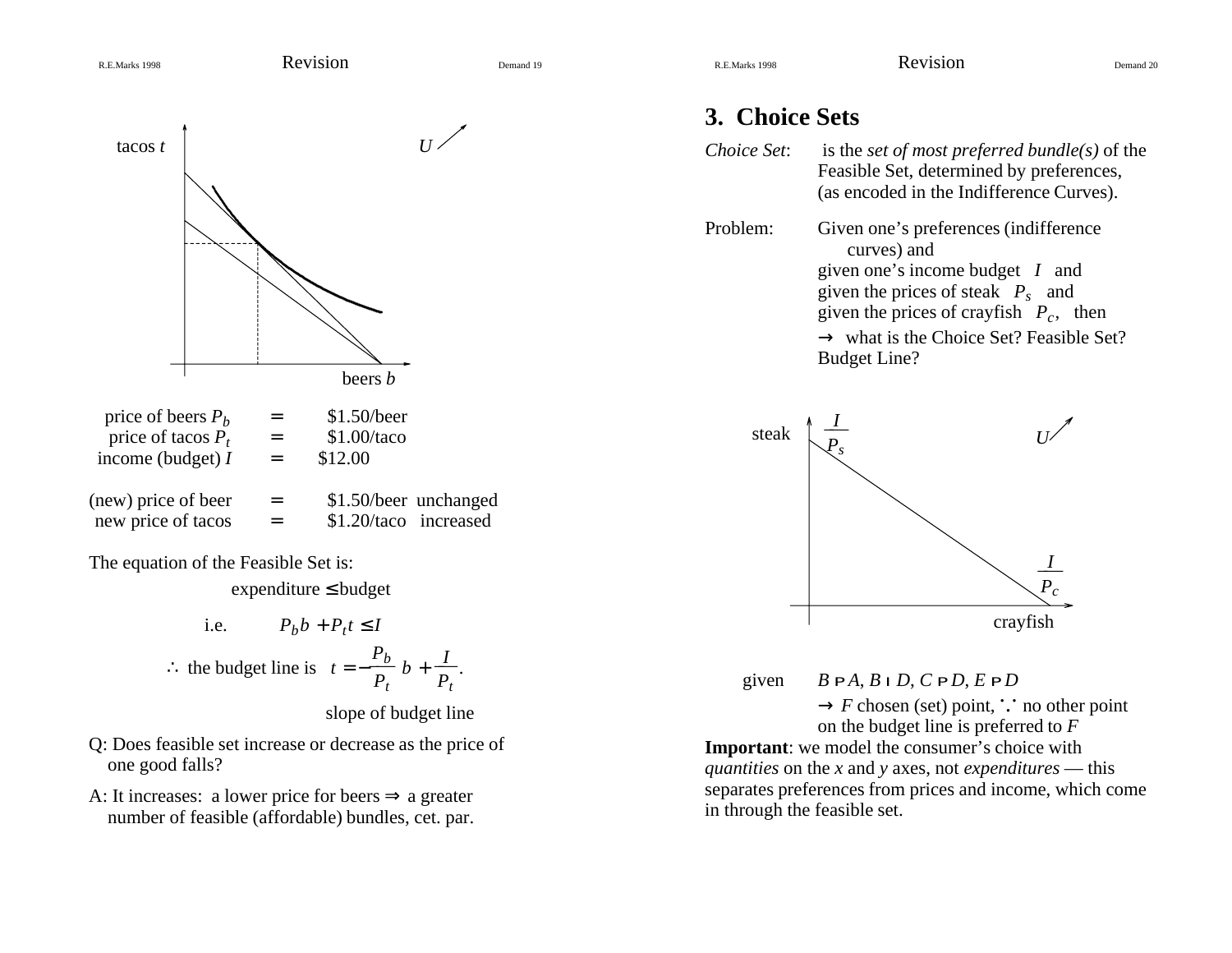$$
\circ \text{R.E.Marks 1998} \qquad \qquad \text{RevISION} \qquad \qquad \text{Demand 21}
$$

$$
\\ Dema
$$



- Utility is maximized ( $\Rightarrow$  choice set) at the point or points of tangency between the budget line and <sup>a</sup> convex indifference curve (if this point exists).
- At the (interior) *Choice Set* (*E*): the slope of the Indifference Curve equals the slope of the budget line:

I.C.: 
$$
U(x,y) = \overline{U} \Rightarrow \frac{dy}{dx} \Big|_{\overline{U}} = -\frac{MU_x}{MU_y} = -\frac{\partial U/\partial x}{\partial U/\partial y}
$$

is the slope of indifference curve  $< 0$ 

budget line:  $I = P_x x + P_y y$ 

∴  $dI = 0 \Rightarrow \frac{dy}{dx} \bigg| I = -\frac{P_x}{P_y}$  $\frac{1}{x}$  the slope of the budget

line i.e. the slope of budget line  $< 0$ 

| $\therefore$ at choice set: |          |                             |        |                    |  |
|-----------------------------|----------|-----------------------------|--------|--------------------|--|
|                             | $MU_x$   | $P_{x}$                     | $MU_x$ | $MU_{\mathcal{N}}$ |  |
|                             | $MU_{v}$ | $\bf{or}$<br>$\mathbf{r}_v$ |        |                    |  |

The optimality condition 
$$
\frac{MU_x}{P_x} = \frac{MU_y}{P_y}
$$
 says that:

the marginal utility per \$ spen<sup>t</sup> on crayfish *x* equals the marginal utility per \$ spen<sup>t</sup> on steak *y*,

that is, the last dollar spen<sup>t</sup> must yield an equal increase in satisfaction (or marginal utility) from crayfish or steak.

Moreover, (two definitions)

• minus the slope of the highest (feasible) indifference curve



the ratio at which the

individual is just *willing* to substitute <sup>a</sup> small amount of *y* (steak) for <sup>a</sup> unit of (crayfish) *x*.

• minus the slope of the budget line  $= P_x/P_y$  is the *Marginal Rate of Substitution in Trading, MRST*: the ratio at which individual is *able* to substitute units of *y* (steak) for <sup>a</sup> unit of *x* (crayfish), given the prices *Px* and  $P_{v}$ .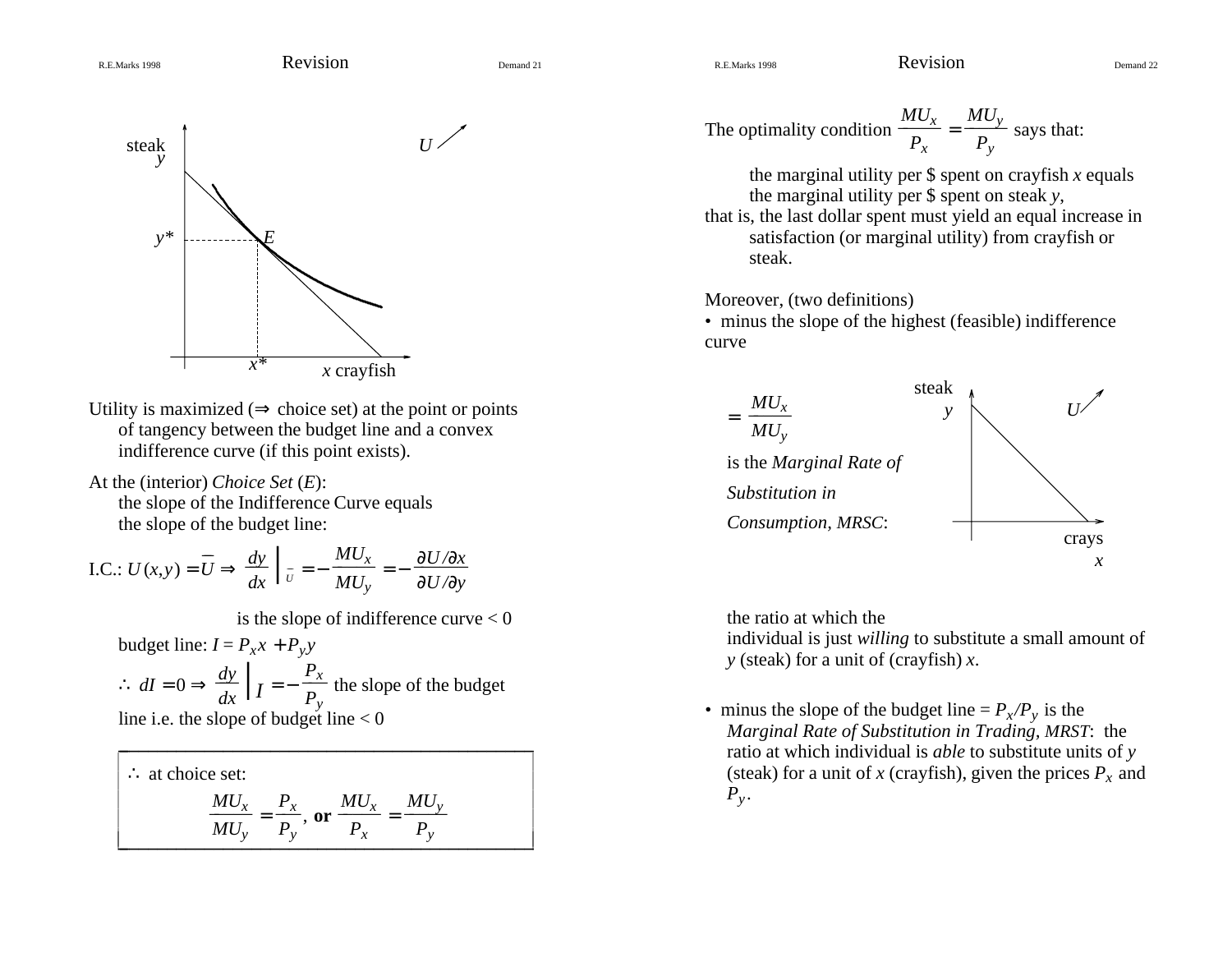So: at the choice point

- $MRS$  in consumption  $=$  MRS in trading or, willingness to substitute  $=$  ability to substitute (taste, preferences) (budget and prices)
	-

[at least for "interior" solutions: *E*

- the choice point not at an axis
- for any good consumed at all (choice point at axis  $\Rightarrow$  at least one good not consumed).]

*Corner Solutions* are possible: *<sup>E</sup>*′



With high  $P_x$ , he may choose to spend all on steak the tangency conditions don't hold! (At *<sup>E</sup>*′.)

With lower  $P_x'$ , again he chooses to buy some of each. (At *E*.)

Note: as price of crayfish rises, the feasible set shrinks.

*Proposition:* If all consumers face the same prices, then the Marginal Rate of Substitution in Consumption  $MU_B/\widetilde{MU}_C$  is equal for *all* consumers.

Necessary condition for maximising one's utility:



Price of one falls (say broccoli cheaper).

Can buy old bundle  $+$  \$ left over.

∴ real income rises.

Moral: (tangency condition) for everyone, *the marginal rates of substitution of broccoli and cauliflower are EQUAL*, and equal to the price ratio which everyone faces, whatever  $I_1$  and  $I_2$  and their preferences.

and MRSC = MRST  $\therefore$  prices the same.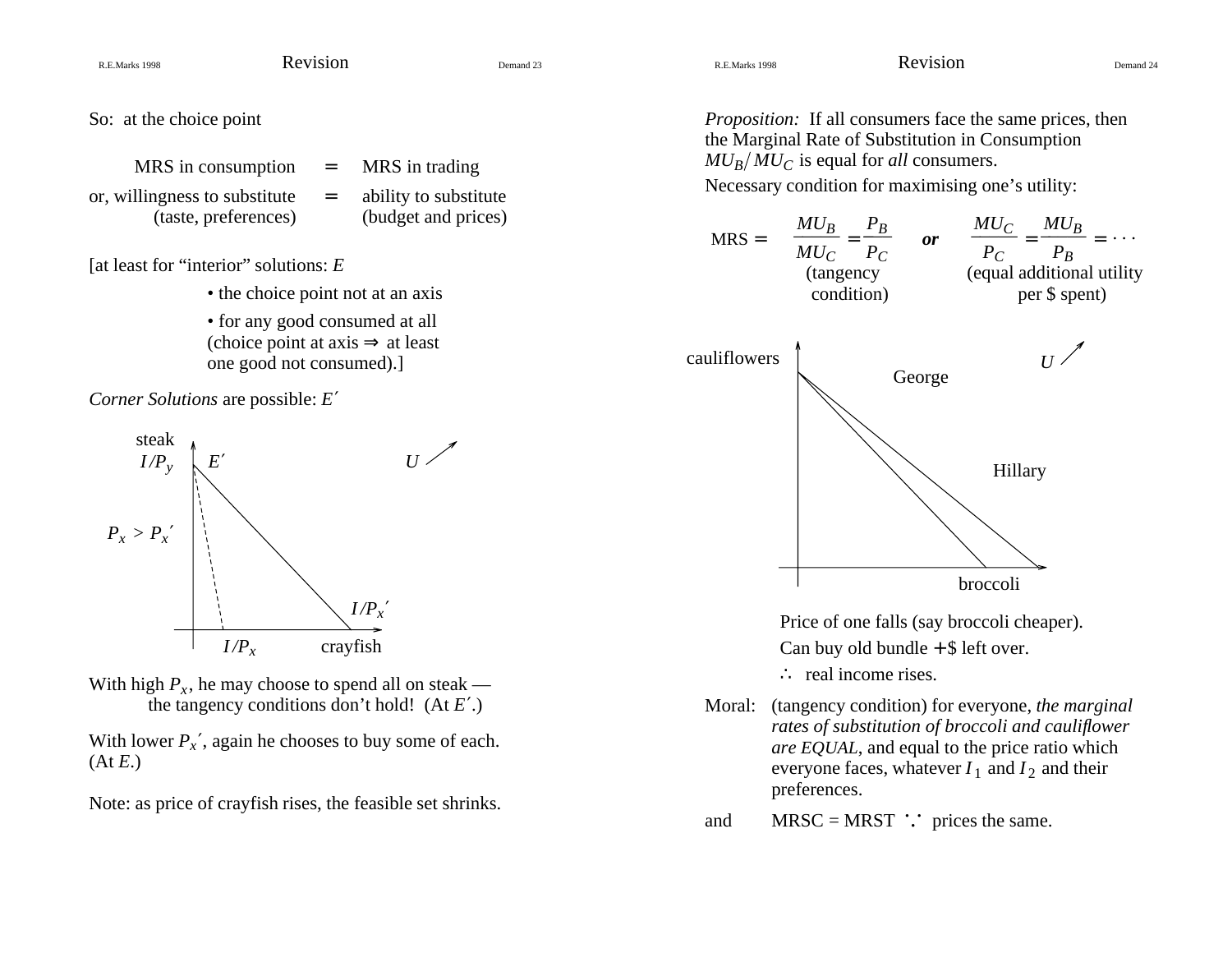Mathematically: <sup>a</sup> constrained maximization:

• The condition 
$$
\frac{MU_x}{P_x} = \frac{MU_y}{P_y}
$$

is <sup>a</sup> First-Order condition, *necessary* for *optimizing* utility (given that both *<sup>x</sup>* and *y* are consumed).

• The condition that the Indifference Curves are *convex* is necessary for *maximizing* utility (2nd order conditions). II

Counter example:



At the point of tangency, First-Order, necessary condition holds, but utility is <sup>a</sup> *minimum*, with concavity.

So, if all consumers face the same prices, then the ratios of the marginal utilities of all pairs of products are *equal* for all consumers.



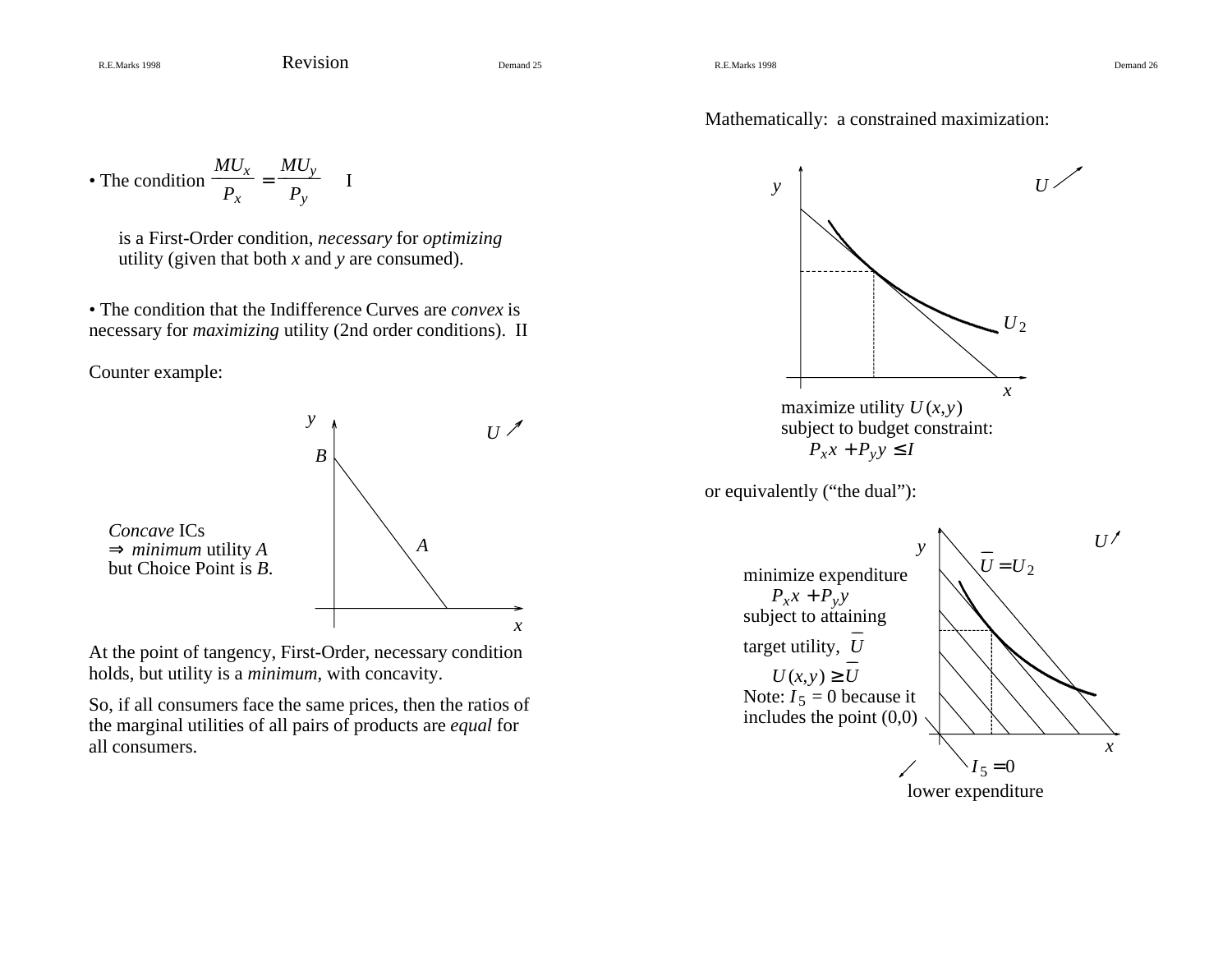

So, it is possible, even with convex Indifferent Curves, to have more than one Choice Point.

*. . .* <sup>a</sup> kinked budget line.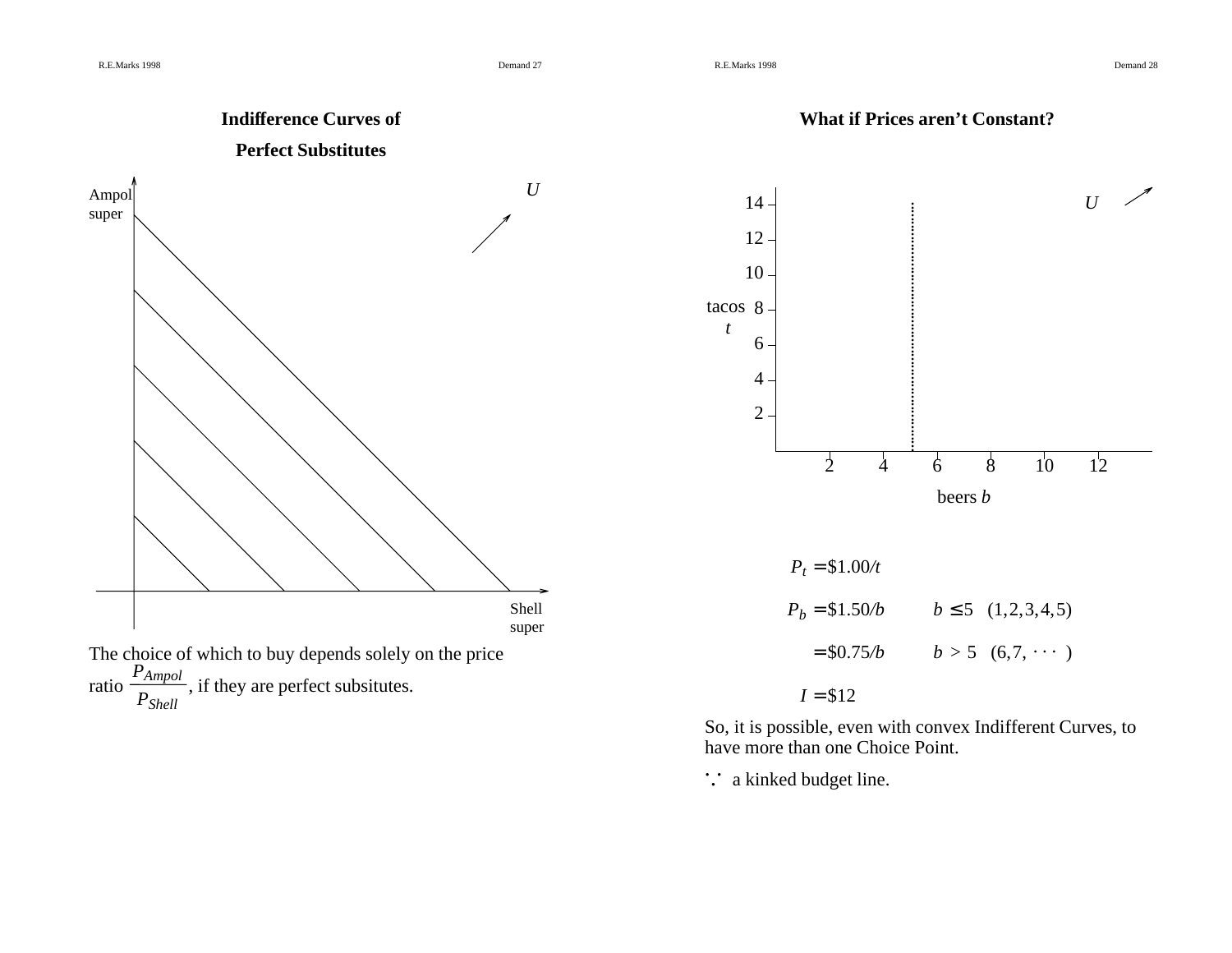8 and 30 and 30 and 30 and 30 and 30 and 30 and 30 and 30 and 30 and 30 and 30 and 30 and 30 and 30 and 30 and 30 and 30 and 30 and 30 and 30 and 30 and 30 and 30 and 30 and 30 and 30 and 30 and 30 and 30 and 30 and 30 and

# **4. Gains from Trade**

#### *Question 1:*

\_\_\_\_\_\_\_\_\_ is more partial to beer than to tacos, and

\_\_\_\_\_\_\_\_\_ is more partial to tacos than to beer.

(But for both people, both beer and tacos provide positive marginal utility: for both people, both are "goods".)

Both people have initial endowments of

 $6$  beers  $+ 6$  tacos

Q: Is there the potential for mutually beneficial voluntary trade or exchange between the two people?

#### *Question 2:*

Both \_\_\_\_\_\_\_\_\_ and \_\_\_\_\_\_\_\_\_ have the same preferences for beer and tacos, and neither of them regards either beer or tacos as <sup>a</sup> "bad".

 $\cdot$ 's endowment is 1 beer + 11 tacos

 $\gamma$ 's endowment is 11 beers + 1 taco

Q: Is there the potential for mutually beneficial voluntary trade or exchange between the two people?

In the first case trade opportunities occur because of: *different preferences, but the same endowments.*

In the second case trade opportunities occur because of: *different endowments, but the same preferences.*

#### TRADE MAKES BOTH PARTIES BETTER OFF

Consider two individuals:

- Sam with much wheat but with little fish, and
- John with much fish but little wheat.

Given normal preference for diversity, both stand to gain from exchange or trading: there are *gains from trade*.

Diagrammatically:



Each person has:

- a *family of indifference curves*, shown passing through
- the *person's endowment.*

By trading some wheat for fish, Sam can move to <sup>a</sup> higher indifference curve,

and by trading some fish for wheat, John can also increase his utility.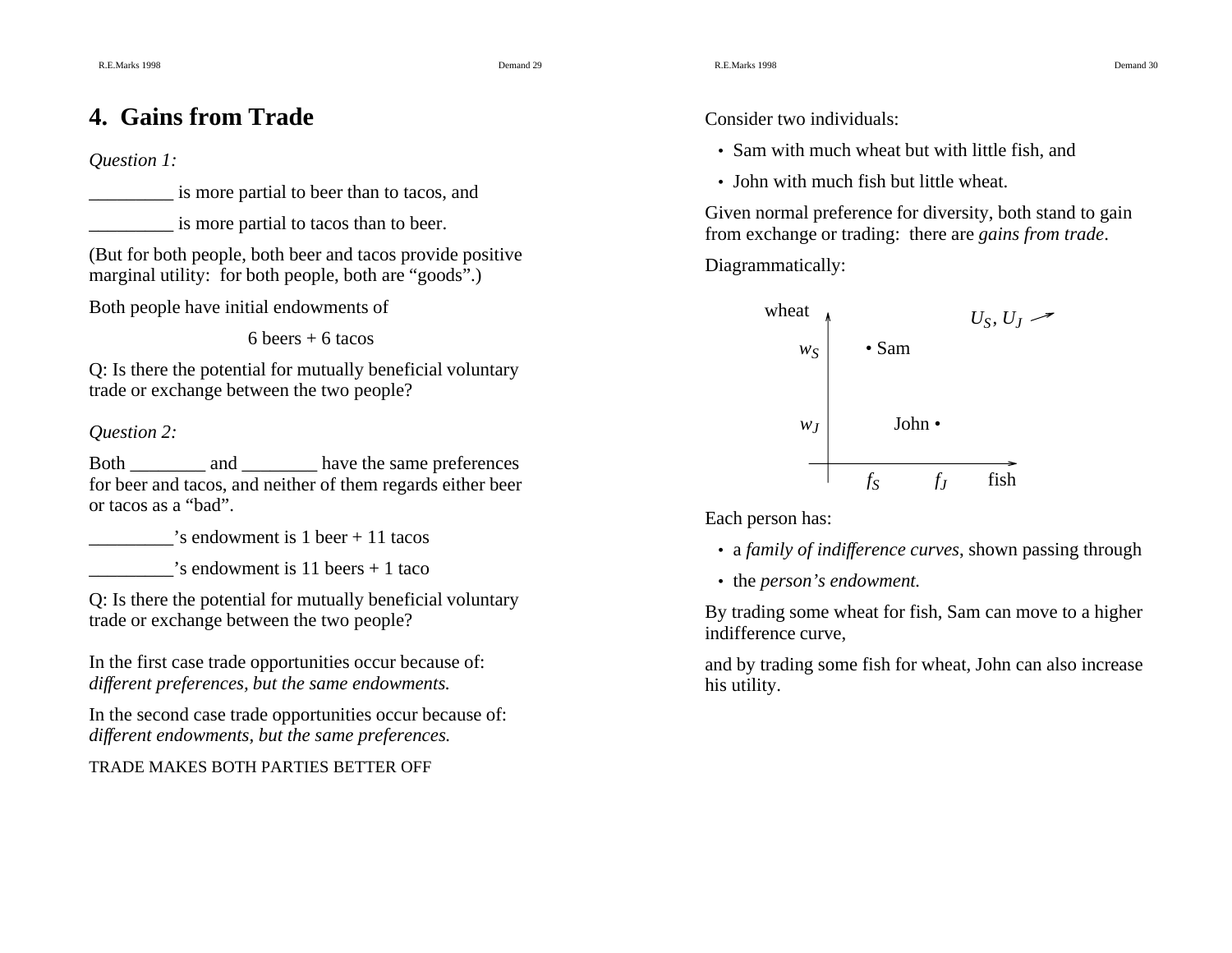8 and 31 and 31 and 31 and 31 and 31 and 31 and 31 and 31 and 31 and 31 and 31 and 31 and 31 and 31 and 31 and 31 and 31 and 31 and 31 and 31 and 31 and 31 and 31 and 31 and 31 and 31 and 31 and 31 and 31 and 31 and 31 and

R.E.Marks 1998

#### **4.1 An Edgeworth Box** (See H&H Ch. 13.1)

- Sam's origin is at the SW corner, and John's at the NE corner.
- The height of the Box corresponds to the total endowment of wheat:  $w_S + w_J$
- The width is the total endowment of fish:  $f_S + f_J$
- trade is movement of <sup>a</sup> point within the box:
- the point is the (pre-trade) position of the two traders in wheat and fish.



Look for Efficient (or Pareto Optimal) allocations of fish & wheat.

The initial endowment: the bullet, through which the two indifference curves pass.

The area between these curves is *the lens of trade*:

allocations of wheat and fish with which both Sam andJohn would be better off (on higher indifference curves) than with the initial endowment.

*There exist gains to trade at any allocation at which the indifference curves are not tangents.*

The locus of points of tangency of Sam's and John's indifference curves is the *contract curve*;

on the contract curve it is not possible to change the allocation to make one trader better off without making the other worse off.

Thus these allocations are *efficient* (or Pareto Optimal) along the contract curve.

In <sup>a</sup> market, when both traders are price takers, the choice point is the set of allocations at which the traders' indifference curves are tangent (on the contract curve) and have <sup>a</sup> slope equal to minus the price ratio.

This is consistent with our analysis of the individual's constrained maximisation of utility subject to the budget constraint, above.

An *inefficient (or non-Pareto Optimal) allocation* is one where we can change the allocation (the shares of wheat and fish) to make (at least) one person better off without making anyone worse off.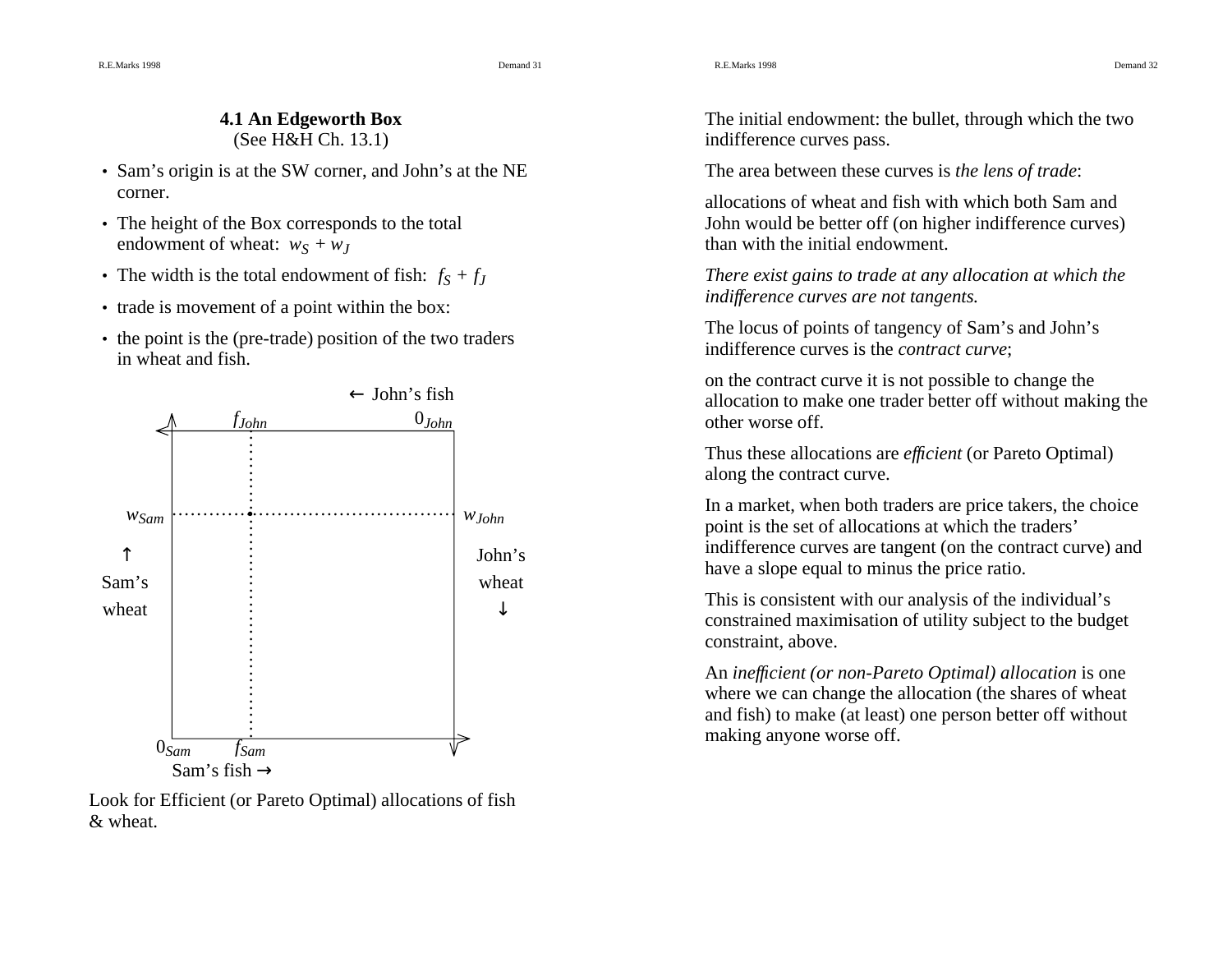# *NB: This page is not examinable!*

#### **Maximize utility**:

(*<sup>x</sup>*,*y*) constrained

max*U*s.t.  $P_x x + P_y y \leq I$ 

Form the **Lagrangian** using λ*: the Lagrange multiplier*

$$
L \equiv U(x, y) + \lambda (P_x x + P_y y - I),
$$

then maximize the *unconstrained* Lagrangian.

1<sup>st</sup> Order Conditions: ∂ *x*  $\frac{\partial L}{\partial y} = MU_x + \lambda P_x = 0$  (1) ∂ *y*  $\frac{\partial L}{\partial y} = MU_y + \lambda P_y = 0$  (2)  $\frac{\partial L}{\partial x^2} = P_x x + P_y y - I = 0$  (3)

∂ λ

(3)  $\Rightarrow$  maximizing *L* is equivalent to maximizing *U*, and that the budget constraint is binding (i.e. on the boundary of the Feasible Set).

(1) & (2) 
$$
\Rightarrow \frac{MU_x}{P_x} = \frac{MU_y}{P_y} = -\lambda
$$
  
solution  $\Rightarrow \begin{cases} x^* = x^*(P_x, P_y, I) \\ y^* = y^*(P_y, P_x, I) \end{cases}$ 

→ individual *demand functions*, given preferences.

# **5. Demand Functions**

These can be written as:

$$
x^* = x^*(P_x, \cdots, P_y, I)
$$

which says that quantity *x \** demanded is <sup>a</sup> function of:

- its own price  $P_x$ ,
- the price *Py* of related goods (substitutes and complements), and
- the budget or income *I*,

and that *x \** is derived from maximising the utility of the chosen bundle:

$$
\max_{x,y} U(x,y),
$$

subject to the budget constraint:

that  $P_x x + P_y y = I$ .

(We assume that tastes, preferences are given, and unchanging.)

This constrained maximisation can be solved using Lagrange multipliers.

the optimality condition: 
$$
-\lambda = \frac{MU_x}{P_x} = \frac{MU_y}{P_y}
$$

to obtain → *the demand functions:*

$$
x^* = x^*(P_x, P_y, \cdots, I) y^* = y^*(P_x, P_y, I)
$$

**Question:** How is demand for *x* affected by changes (1) in *I* or (2) in  $P_x$  or  $P_y$  ? (The comparative statics.)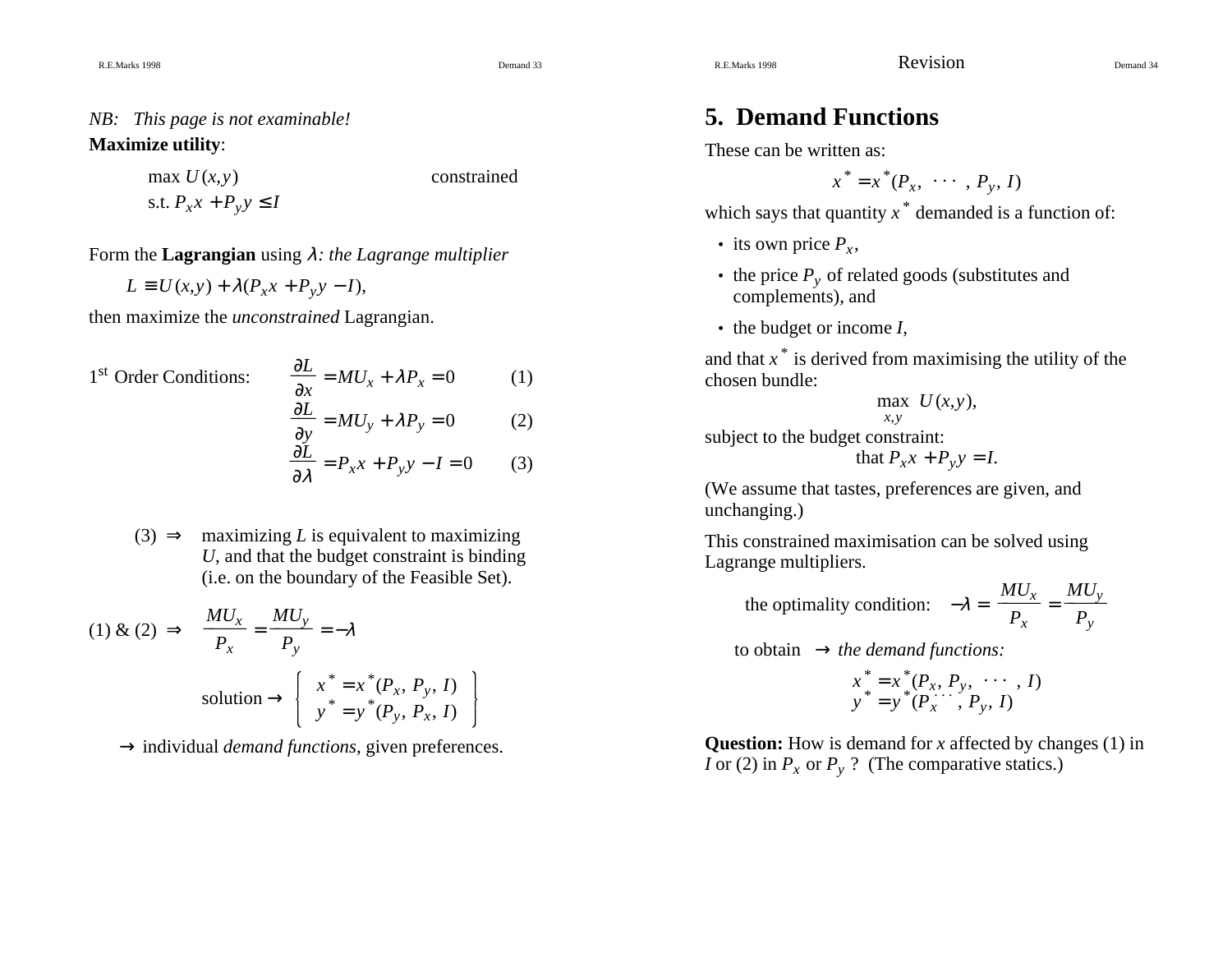#### **5.1 The Income Effect**:



As income rises, the demand for both rises along the *income-expansion curve* (or Engel curve) because both steak and wine are "*normal*" goods.

Remember, for a "normal" good:  $\frac{\partial x^*}{\partial I} > 0$ 

or  $\varepsilon = \frac{\partial f}{\partial I}$  $\partial x^*$ *x*  $\frac{I}{I} > 0$  is the *income elasticity of demand* for a *normal* good.

e.g. mince is an "*inferior*" good

$$
\therefore \frac{\partial \text{ mince}^{D^*}}{\partial I} < 0
$$

(against mince, steak is *ultra-superior*)



Mince may become inferior as the individual's income rises sufficiently.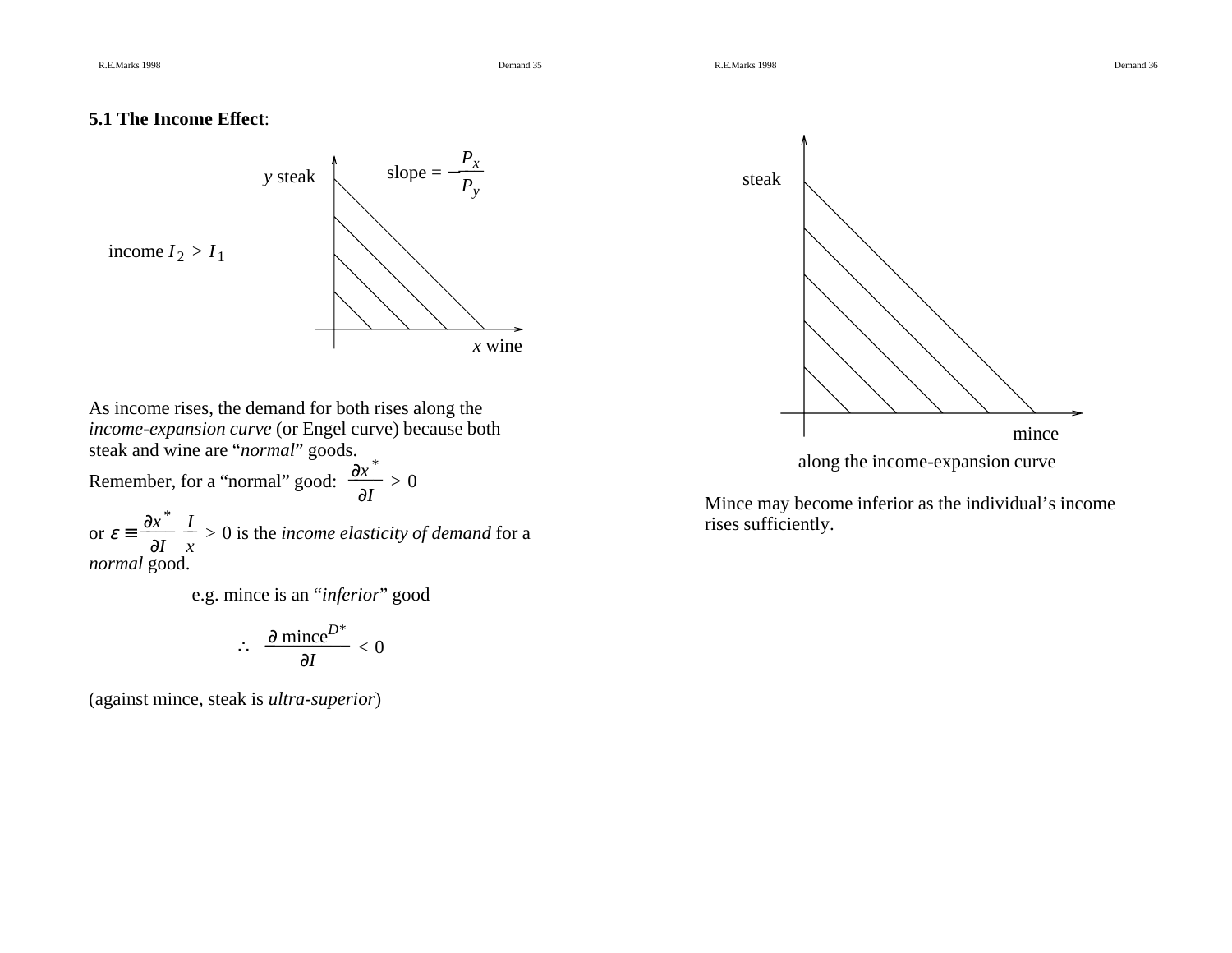#### **5.2 The Effects of Price Changes on Demand**:

$$
x^* = x^*(P_x, P_y, \cdots, I)
$$
 the demand function for x  
\n
$$
\frac{\partial x^*}{\partial P_x}
$$
 ? There are two components:  
\n(1) substitution effect  $E \rightarrow B$   
\n(2) income effect  $B \rightarrow E'$ 





From *<sup>B</sup>* to *<sup>E</sup>*′ along the income-expansion curve: solely because of the change in real income associated with higher  $P<sub>x</sub>$ :

(2) the *income* effect.

#### **5.3 Individual Demand**

From the optimality condition, we can obtain *demand functions*

 $x_i^* = x_i^*({\bf P}, I)$ 

For the consumer, the amount of good *i* chosen,  $x_i^*$ , is a function of all prices **P** and his money income *I*, given his preferences.

- Notes: (1) if all prices and his income change proportionately, then no change in  $x_i^*$ .
	- (2) the demand function  $x_i^*$  is single-valued (from the convexity of the indifference curves, of the preference set).

We want to know how the amount  $(x_i^*)$  of good *i* chosen varies with changes in  $P_i$ ,  $P_{i \neq i}$  (other prices), and money income *I*.

That is, we want to derive the Slutsky equation.

*comparative statics* : 
$$
\frac{\partial x_i^*}{\partial P_i}
$$
,  $\frac{\partial x_i^*}{\partial P_j}$ ,  $\frac{\partial x_i^*}{\partial I}$  ?

(Partial differentials  $\Rightarrow$  ceteris paribus.)

| min. expenditure s.t. $U$                                    | $\rightarrow$ | income-compensated<br>demand functions<br>NFX |
|--------------------------------------------------------------|---------------|-----------------------------------------------|
| -or                                                          |               |                                               |
| max. U s.t. budget constraint $\rightarrow$ demand functions |               |                                               |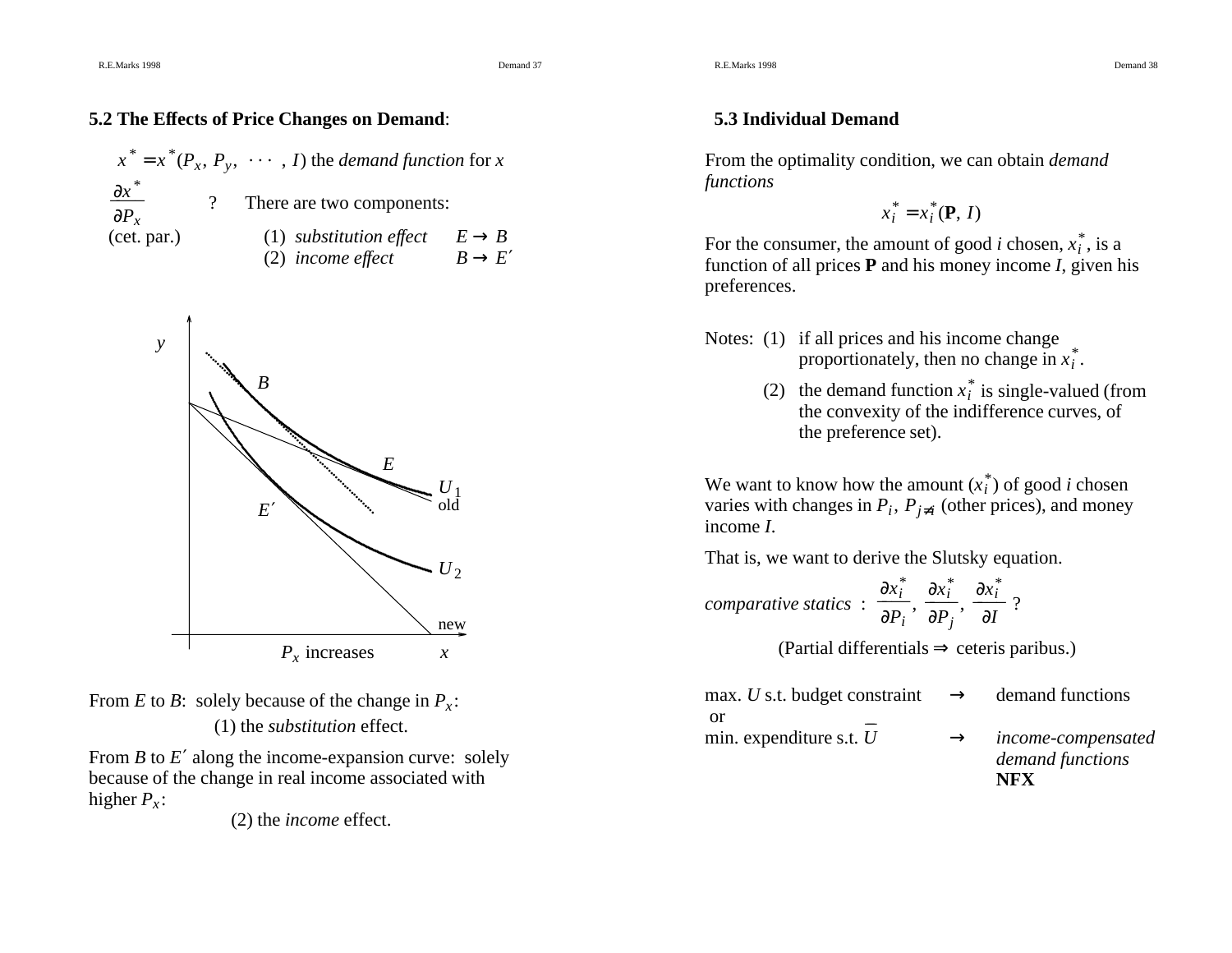8 **S Demand 40** 

#### The Mythical Giffen Good

(Own price rises, and so does the amount of good demanded!)



good *<sup>x</sup>*

(From A to C) If  $x_C > x_A$  then the income effect is greater than the substitution effect and the good is "inferior": the increase in *Px* results in <sup>a</sup> *rise* in amount of *<sup>x</sup>* chosen!

[but this Giffen good—a mythical Irish creation—is very rare, and only for inferior goods, when the price and the amount demanded rise, cet. par.]

#### **The substitution effect:**

the increase in price of *<sup>x</sup>* induces the consumer to substitute relatively lower-priced good *y* for the now relatively higher priced good *<sup>x</sup>* (at constant utility).

#### **The income effect:**

but as the price of *<sup>x</sup>* rises, the consumer's real income (purchasing power) falls (and the Feasible Set FS is smaller); as <sup>a</sup> result the consumer is worse off and tends to buy less of all (normal) goods.

For <sup>a</sup> "*normal*" good *<sup>x</sup>*: as *Px* rises,

the substitution and income effects worktogether  $\rightarrow$  less of good *x* demanded.

For an "*inferior*" good *<sup>x</sup>*: as *Px* rises,

| substitution effect | $\rightarrow$ | less of good x demanded, $\&$ |
|---------------------|---------------|-------------------------------|
| income effect       | $\rightarrow$ | more of good $x$ demanded.    |

 $\mathcal{L}_\mathcal{L}$  , and the set of the set of the set of the set of the set of the set of the set of the set of the set of the set of the set of the set of the set of the set of the set of the set of the set of the set of th

∴ total effect  $\cdot$  ?

(but *generally* less of good *x* demanded).

Generally the substitution effect dominates the income effect, and so the Law of Demand holds. (Exception: mythical Giffen goods.)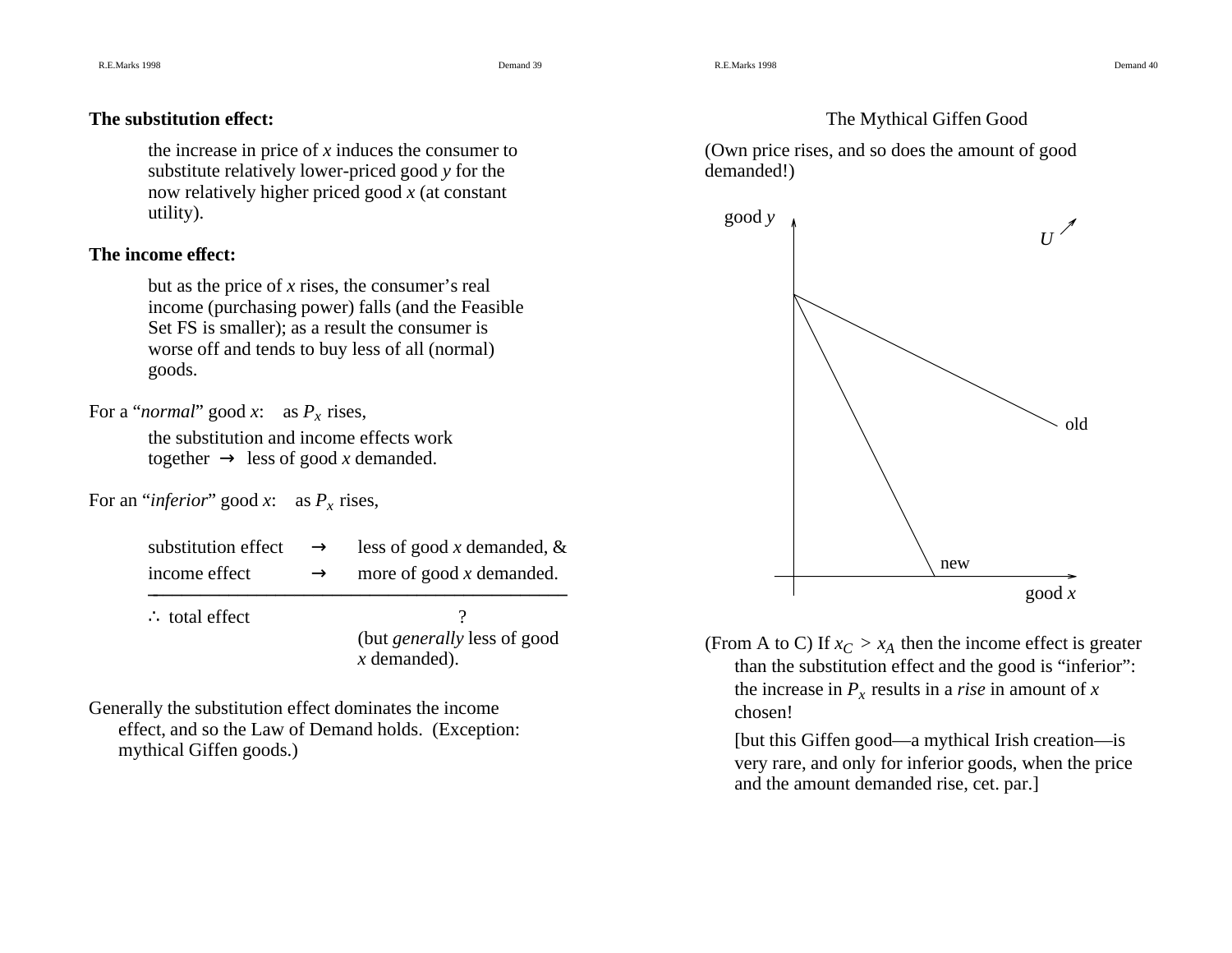R.E.Marks 1998

8 Demand 41

8 Demand 42

#### **5.4 The Slutsky Equation**

The Slutsky equation separates the effect of <sup>a</sup> price change on demand (cet. par.) into <sup>a</sup> substitution effect and an income effect.

Price change  $\rightarrow$  substitution effect + income effect.

| in                   | $\eta_P^x =$                        | $\eta_P^x _{\overline{R}}$ - $f_x$                                                             |                                                                         | $\varepsilon^x$<br>$\times$          |
|----------------------|-------------------------------------|------------------------------------------------------------------------------------------------|-------------------------------------------------------------------------|--------------------------------------|
| elasticity<br>terms: |                                     |                                                                                                |                                                                         |                                      |
|                      | price<br>elasticity<br>οf<br>demand | income-<br>compensated of<br>price<br>elasticity<br>"substitution of $x$<br>elasticity"<br>< 0 | fraction<br>income<br>spent<br>$\equiv \frac{P_x \times x}{\sqrt{P_x}}$ | income<br>elasticity<br>of<br>demand |

For derivation of the Slutsky equation (NOT FOR EXAM), see Alasdair Smith (1982, pp. 97–103).

A *rise* in *Px* with constant *I*,

- $\rightarrow$  (1) makes good *x* relatively dearer *substitution effect:* <sup>a</sup> fall in *<sup>x</sup>* if *U*unchanged \_\_
- $\rightarrow$  (2) reduces real income by reducing the Feasible Set*income effect:*

We can see that *the effect of <sup>a</sup> price rise on demand depends on the income effect*: if the good is an inferior good, the income effect (which in that case is positive) may dominate the price effect of substitution.

$$
\eta_P^x = \eta_P^x \Big|_{U} - f_x \times \varepsilon^x
$$
  
\n
$$
(-) - (+) (+) if "normal" < 0
$$
  
\n
$$
(-) - (+) (-) if "inferior" ? 0
$$
  
\nsub-  
\n
$$
sub-
$$
  
\n
$$
sitution
$$

- $\therefore$  for a normal good  $x: \eta P^x \leq 0$
- $\therefore$  for an inferior good  $x: \eta_P^x \geq 0$ ?

because the income and price effects conflict, but almost always the net effect of a price rise is negative.

If *fx*, the share of the expenditure on *<sup>x</sup>* in the total budget, is sufficiently large, then *<sup>x</sup>* may be <sup>a</sup> mythical Giffen good, with the income effect dominating the substitution effect so that

 $n_P^x > 0$ ,

but this is really only <sup>a</sup> theoretical possibility (!)

As well as the *own-price effects* above, we can also derive <sup>a</sup> Slutsky equation for *cross-price effects*, and we can see that measuring whether two related goods are substitutes or complements can be confounded by income effects too.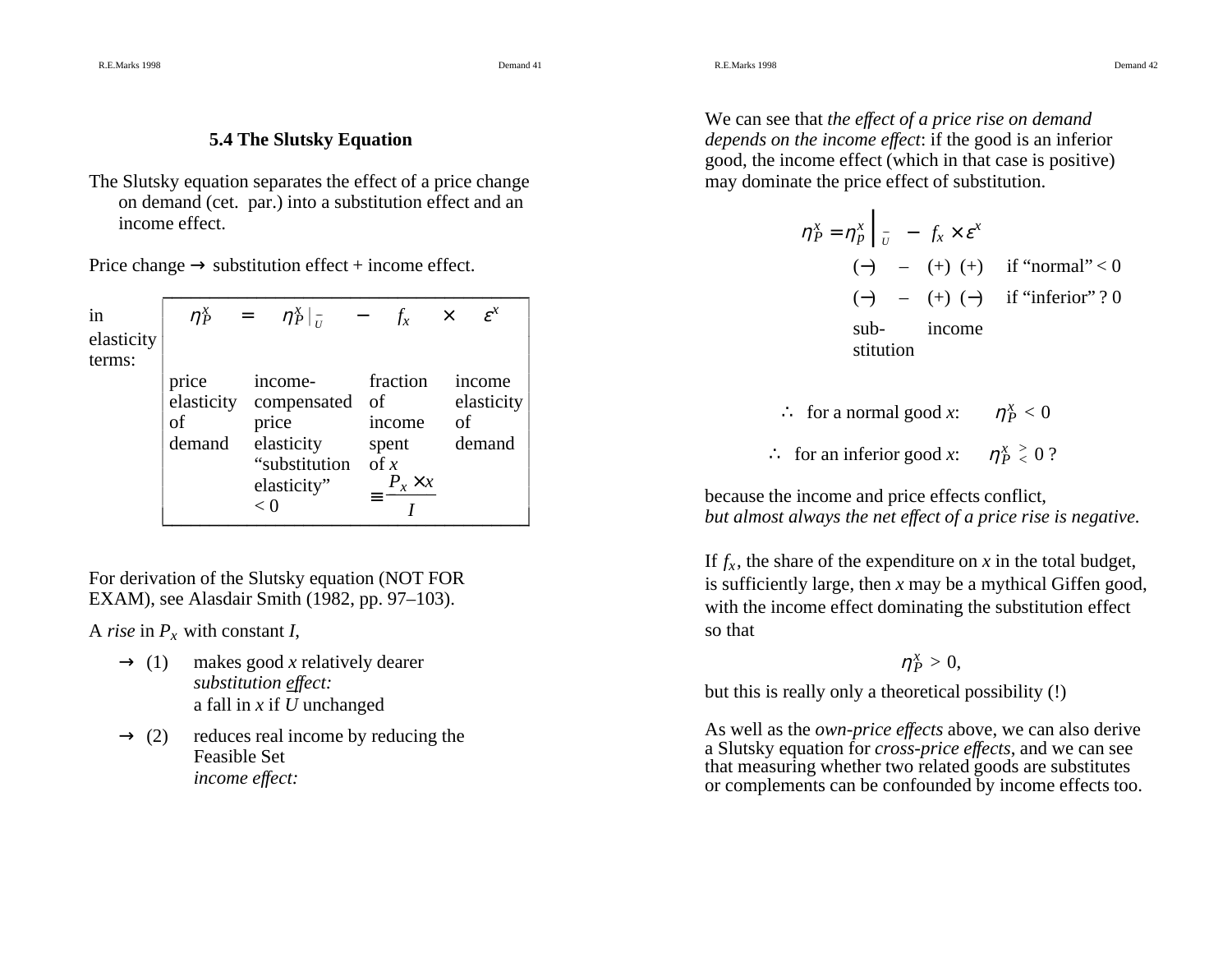# **5.5 The Slutsky Equation for Cross-Price Effects:**

How does an increase in the price *Py* of <sup>a</sup> *related* goo<sup>d</sup> affect the demand foraffect the demand for x?

In algebraic terms, what is the sign of

$$
\partial x \left( \mathbf{P}, I \right) / \partial P_y
$$
?

The Slutsky cross-price equation is (in partial differential terms):

\_\_

$$
\frac{\partial x(\mathbf{P}, I)}{\partial P_y} = \frac{\partial \tilde{x}(\mathbf{P}, U)}{\partial P_y} - y \frac{\partial x(\mathbf{P}, I)}{\partial I}
$$
  
the first term:  $> 0$  "gross" substitutes  
 $> 0$  "gross" complements  
 $> 0$  true substitutes  
 $> 0$  true substitutes  
 $> 0$  true complements

(The income-compensated price effect is symmetrical.) (The third term is the income effect.) So, in the Introduction we now see we were using *gross* complementarity and *gross* substitutability.

In elasticity terms: (multiply both sides by  $P_y(x)$ 

$$
\eta_{P_y}^x = \eta_{P_y}^x \bigg|_{U} - f_y \times \varepsilon^x.
$$

In general  $\frac{\partial P_y}{\partial P_y}$  $\frac{\partial x(\mathbf{P}, I)}{\partial P_y} \neq \frac{\partial y(\mathbf{P}, I)}{\partial P_x}$  $\frac{\partial y(\mathbf{P}, I)}{\partial \mathbf{P}}$  : income effects

Remember that the cross elasticities are only equal for income-compensated demand functions.

#### **5.6 Example: Demand for Grapes**

The Economic Research Service of the Department of Agriculture has reported the results of <sup>a</sup> study of the effects of the price of various types of grapes on the rate at which they were bought. In particular, three types of grapes were studied:

- Sultana,
- Waltham Cross, and
- Black Muscat.

In nine test supermarkets in Geelong, the researchers varied the price of each of these types of grapes for <sup>a</sup> month. The observed effect of <sup>a</sup> 1% rise in the price of each type of grape on the rate of purchase of this and each of the other types of grapes is shown below.

|                      | Results in the following percentage.<br>change in the rate of purchase of: |         |               |  |  |
|----------------------|----------------------------------------------------------------------------|---------|---------------|--|--|
| A 1% rise            | Sultana                                                                    | Waltham | Black         |  |  |
| in the price of:     |                                                                            | Cross   | <b>Muscat</b> |  |  |
| Sultana              | $-3.1$                                                                     | $+1.6$  | $+0.01$       |  |  |
| <b>Waltham Cross</b> | $+1.2$                                                                     | $-3.0$  | $+0.1$        |  |  |
| <b>Black Muscat</b>  | $+0.2$                                                                     | $+0.1$  | $-2.8$        |  |  |

For example, <sup>a</sup> 1% rise in the price of Sultana grapes (ceteris paribus) resulted in <sup>a</sup> 3.1% fall in the rate of purchase of Sultana grapes, <sup>a</sup> 1.6% rise in the rate of purchase of Waltham Cross grapes, and <sup>a</sup> 0.01% rise in the rate of purchase of Black Muscat grapes.

The diagonal elements are the *own-price* elasticities; the off-diagonal elements are the *cross-price* elasticities.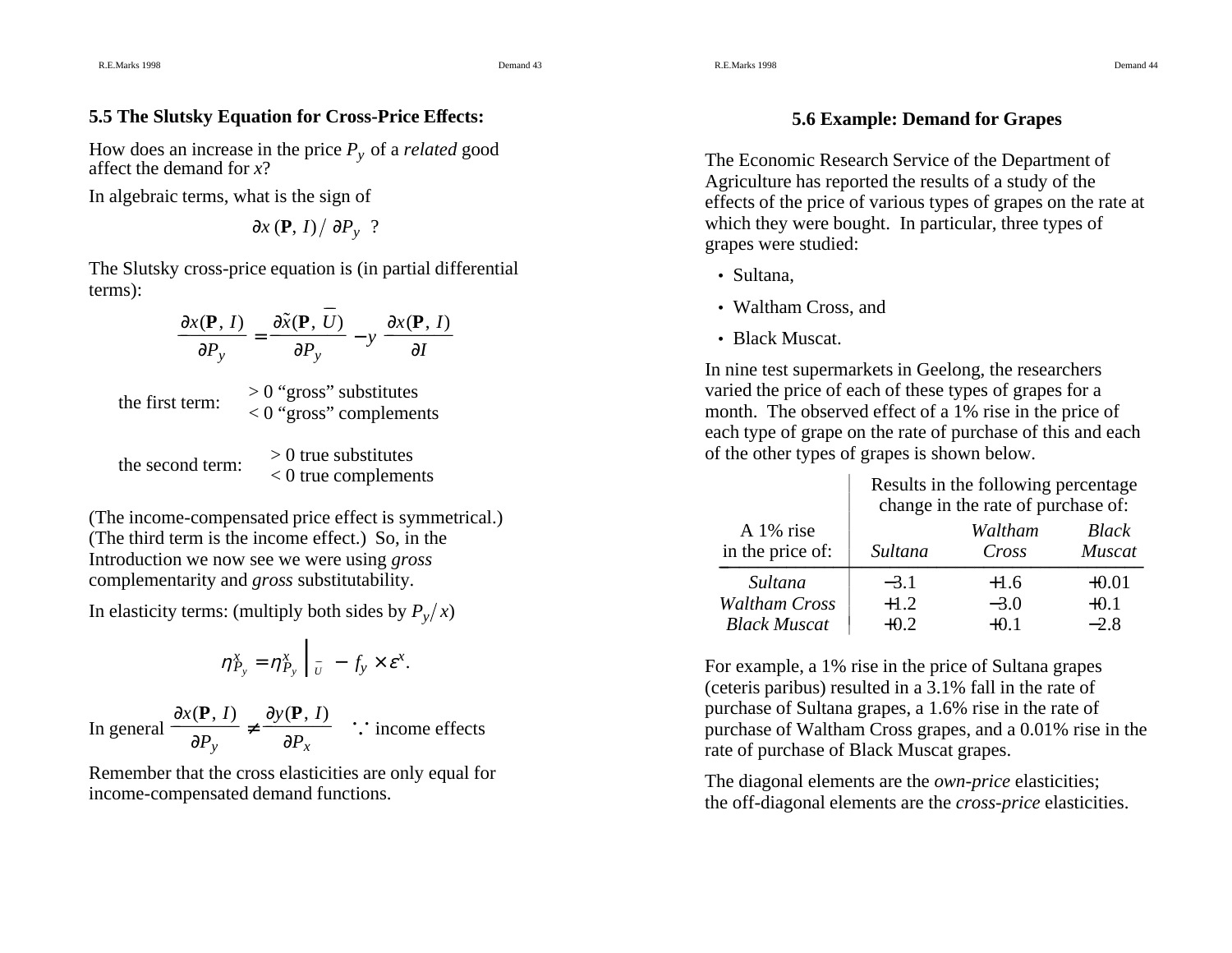Questions:

8 Demand 45

## **5.7 Demand Curve Derivation.**

- a. What is the definition of the *income elasticity of demand* of <sup>a</sup> good?
- b. What is the difference between *gross substitutability and true substitutability*? (See the Slutsky equation.)
- c. What does the *own-price elasticity of demand* for each type of grape seem to be?
- d. What does the *cross-price elasticity of demand* for each pair of types of grape seem to be? Why might the measured pairs of cross-price elasticities not be expected to be symmetrical?
- e. Which pair of types of grape seem to be the *closest substitutes*?
- f. Of what *use* might these results be to grape producers?

Note: The definition of substitutes, using the cross-price elasticity of demand, is in terms of % change in *Q* in response to <sup>a</sup> 1% change in *P*, *not* in terms of absolute changes in *Q* and *P*.

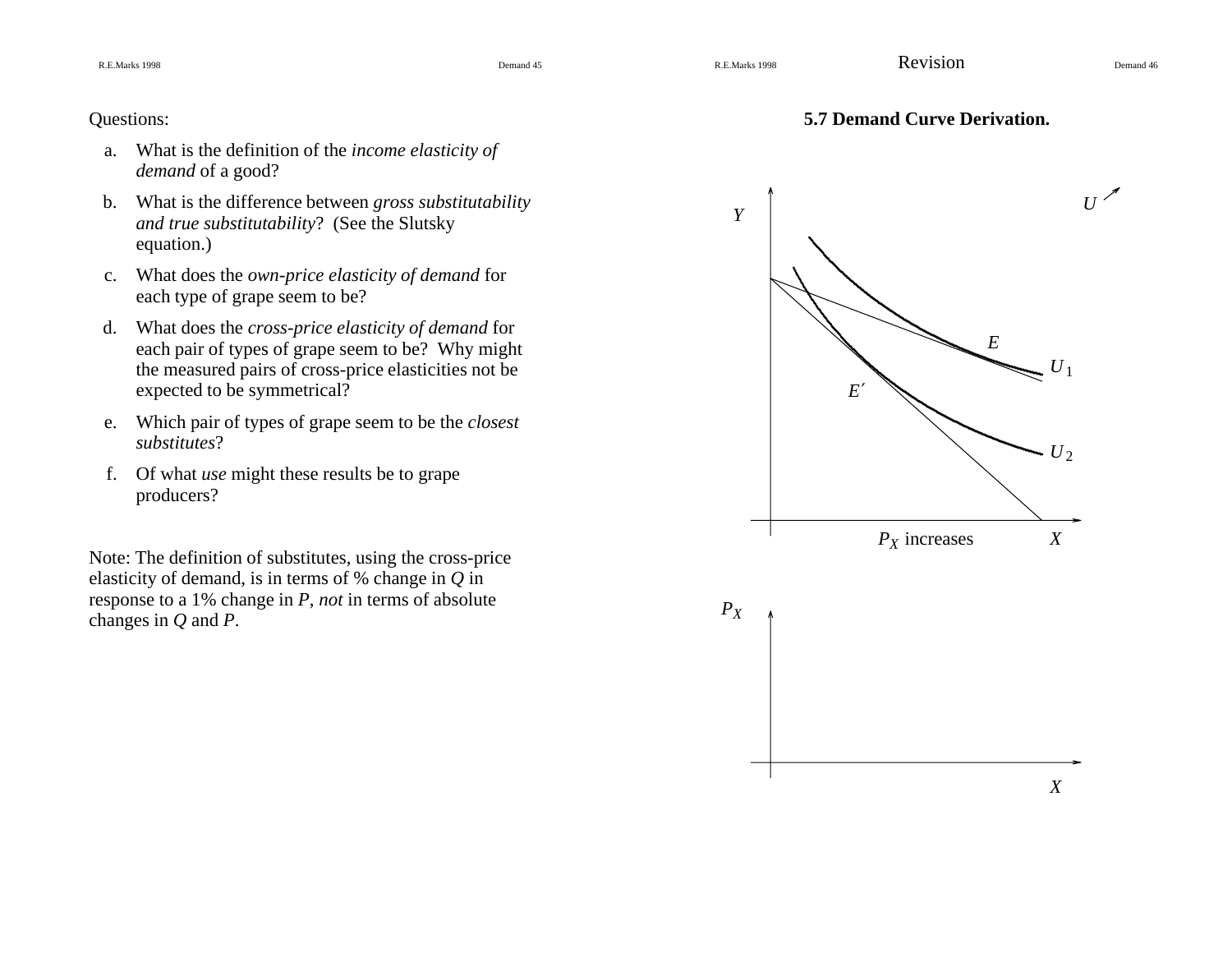# **6. Market Demand**

Market demand for <sup>a</sup> good is obtained by *horizontally* summing individual demand functions,  $x_i(P)$ .



#### **6.1 Example: Subsidy v. Voucher**

- in effect it lowers the price of education• can only be used for education
- consequences? consequences? • consequences?

(eg) SCC \$75 electricity refund

 $>>$  =Include H&H Fig 4.21, 4.22 <<

At any price  $P^o$ , market demand  $X(P^o)$  is the sum of the demands of each person *i* for the good:

$$
X(P^o) = \sum_{i=1}^{n} x_i(P^o) \quad \text{for all } P \tag{1}
$$

and

$$
\eta_P^X = \sum_{i=1}^n \frac{x_i}{X} \eta_P^{x_i} \tag{2}
$$

The *market price elasticity of demand* is <sup>a</sup> weighted sum of individual price elasticities of demand, weighted by  $\frac{x_i}{X}$ . How can we derive (2) from (1)?